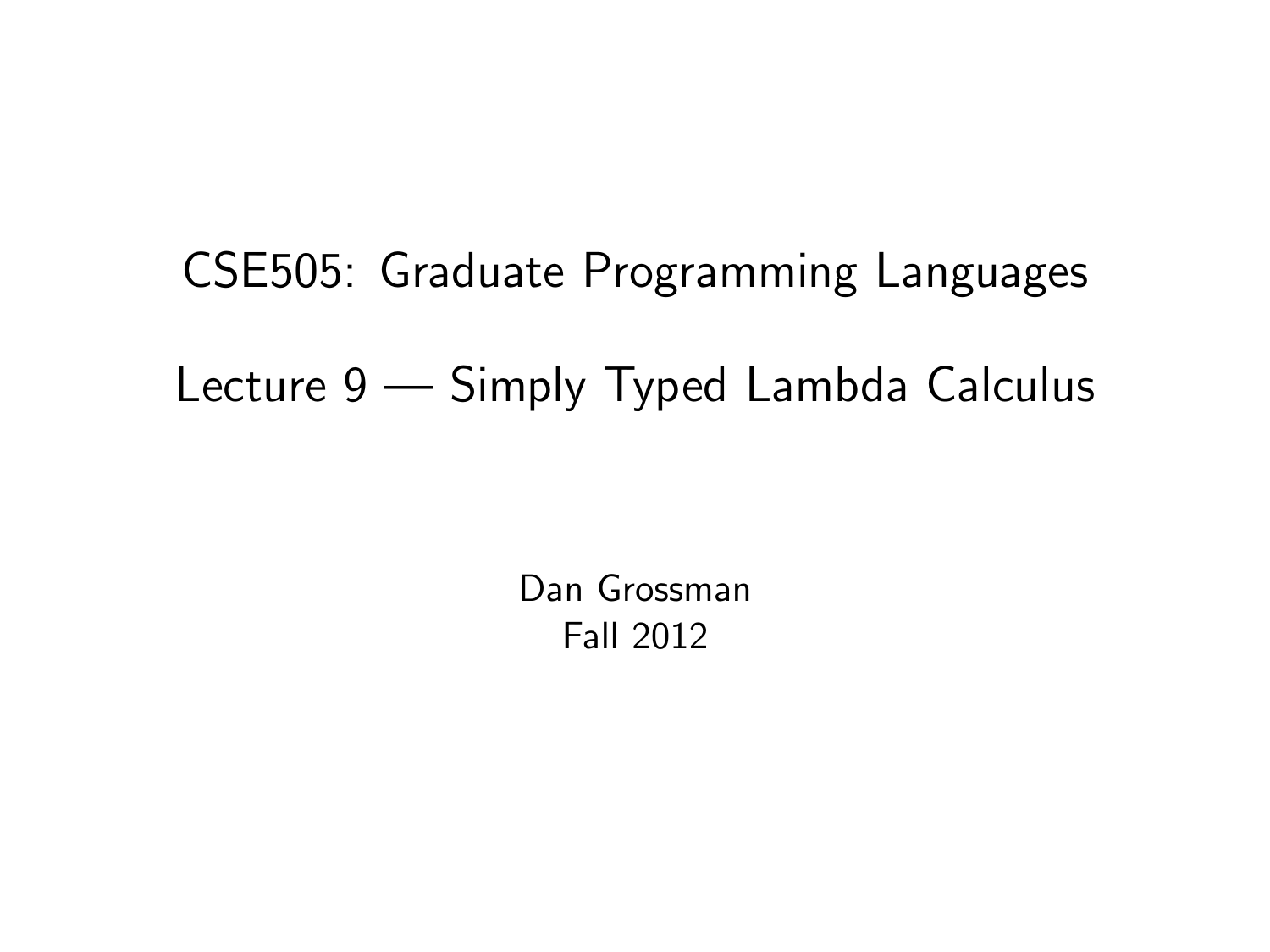## **Types**

Major new topic worthy of several lectures: Type systems

- $\triangleright$  Continue to use (CBV) Lambda Caluclus as our core model
- $\triangleright$  But will soon enrich with other common primitives

This lecture:

- $\blacktriangleright$  Motivation for type systems
- $\triangleright$  What a type system is designed to do and not do
	- $\triangleright$  Definition of stuckness, soundness, completeness, etc.
- $\blacktriangleright$  The Simply-Typed Lambda Calculus
	- $\triangleright$  A basic and natural type system
	- $\triangleright$  Starting point for more expressiveness later

Next lecture:

▶ Prove Simply-Typed Lambda Calculus is sound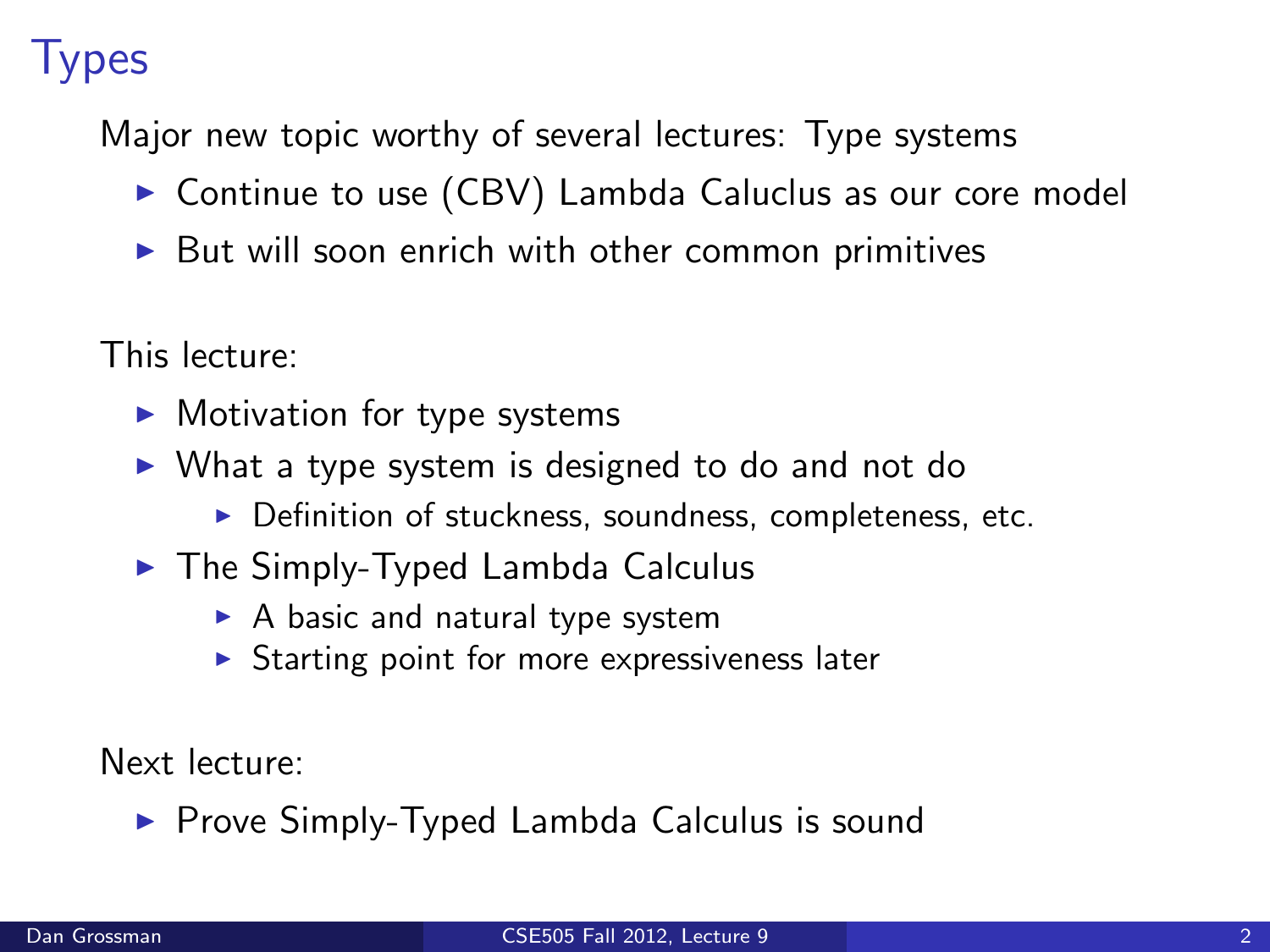#### Review: L-R CBV Lambda Calculus

$$
\begin{array}{rcl}\ne & ::= & \lambda x. e \mid x \mid e \ e \\
v & ::= & \lambda x. e\n\end{array}
$$

Implicit systematic renaming of bound variables

 $\triangleright$   $\alpha$ -equivalence on expressions ("the same term")

$$
\frac{e \to e'}{(\lambda x. e) v \to e[v/x]} \quad \frac{e_1 \to e'_1}{e_1 e_2 \to e'_1 e_2} \quad \frac{e_2 \to e'_2}{v e_2 \to v e'_2}
$$
\n
$$
\frac{e_1[e_2/x] = e_3}{x[e/x] = e} \quad \frac{y \neq x}{y[e/x] = y} \quad \frac{e_1[e/x] = e'_1}{(e_1 e_2)[e/x] = e'_1 e'_2}
$$
\n
$$
\frac{e_1[e/x] = e'_1}{(\lambda y. e_1)[e/x] = \lambda y. e'_1}
$$
\n
$$
\frac{e_1[e/x] = e'_1}{(\lambda y. e_1)[e/x] = \lambda y. e'_1}
$$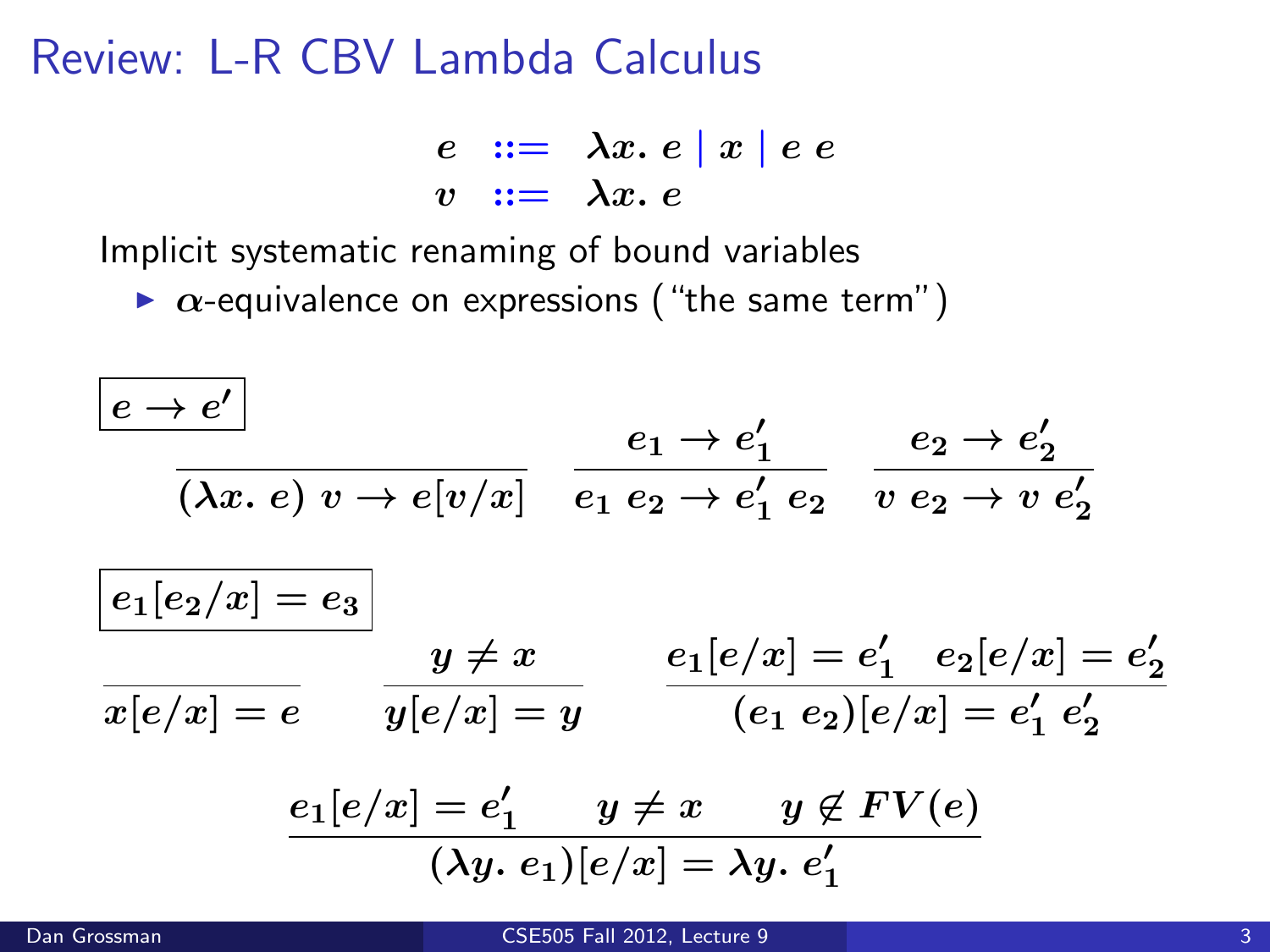## Introduction to Types

Naive thought: More powerful PLs are always better

- $\triangleright$  Be Turing Complete (e.g., Lambda Calculus or  $\times 86$  Assembly)
- $\blacktriangleright$  Have really flexible features (e.g., lambdas)
- $\blacktriangleright$  Have conveniences to keep programs short

If this is the *only* metric, types are a step backward

- $\triangleright$  Whole point is to allow fewer programs
- $\triangleright$  A "filter" between abstract syntax and compiler/interpreter
	- $\triangleright$  Fewer programs in language means less for a correct implementation
- $\triangleright$  So if types are a great idea, they must help with other desirable properties for a PL...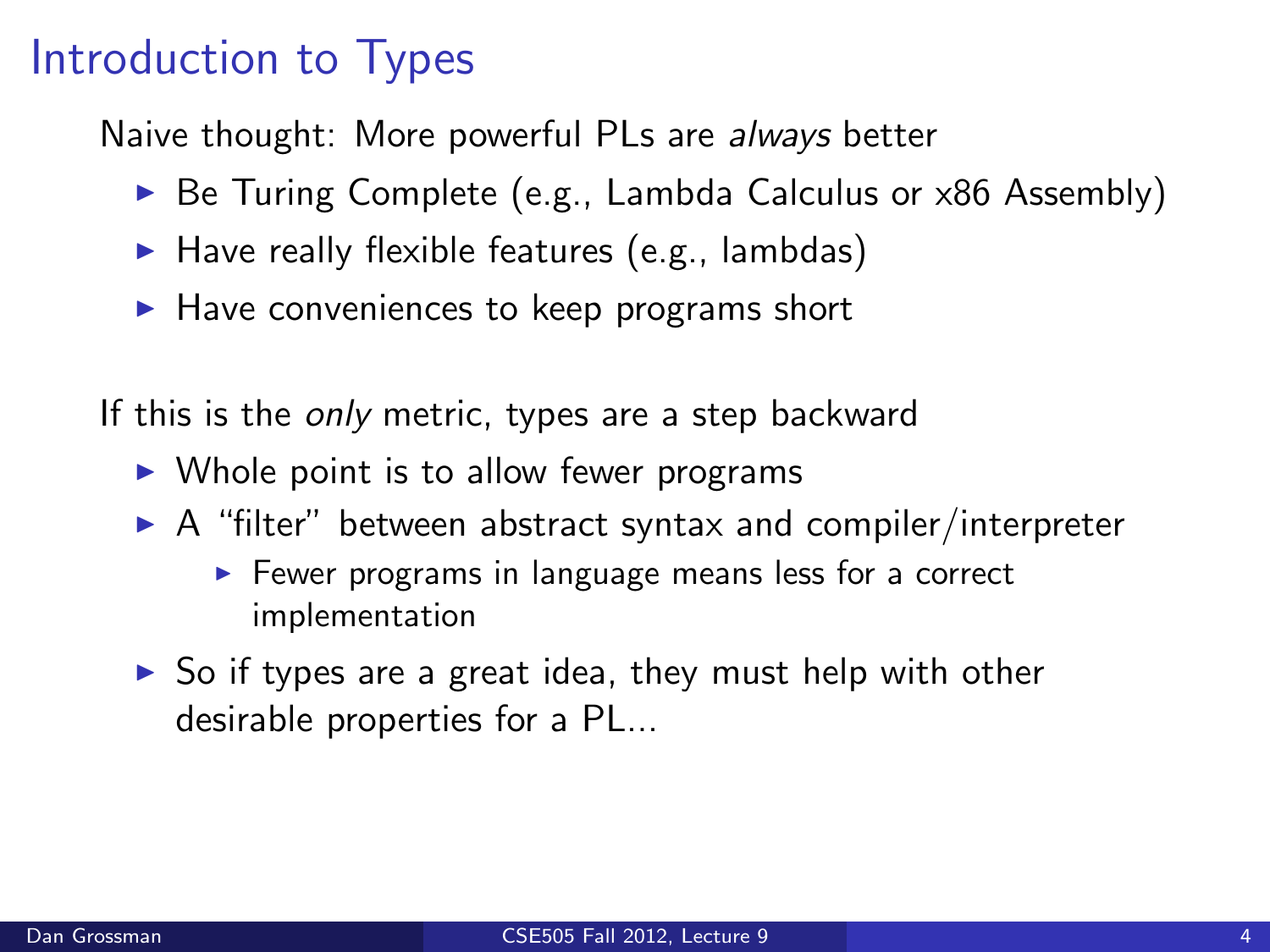- 1. Catch "simple" mistakes early, even for untested code
	- Example: "if" applied to "mkpair"
	- $\triangleright$  Even if some too-clever programmer meant to do it
	- $\blacktriangleright$  Even though decidable type systems must be conservative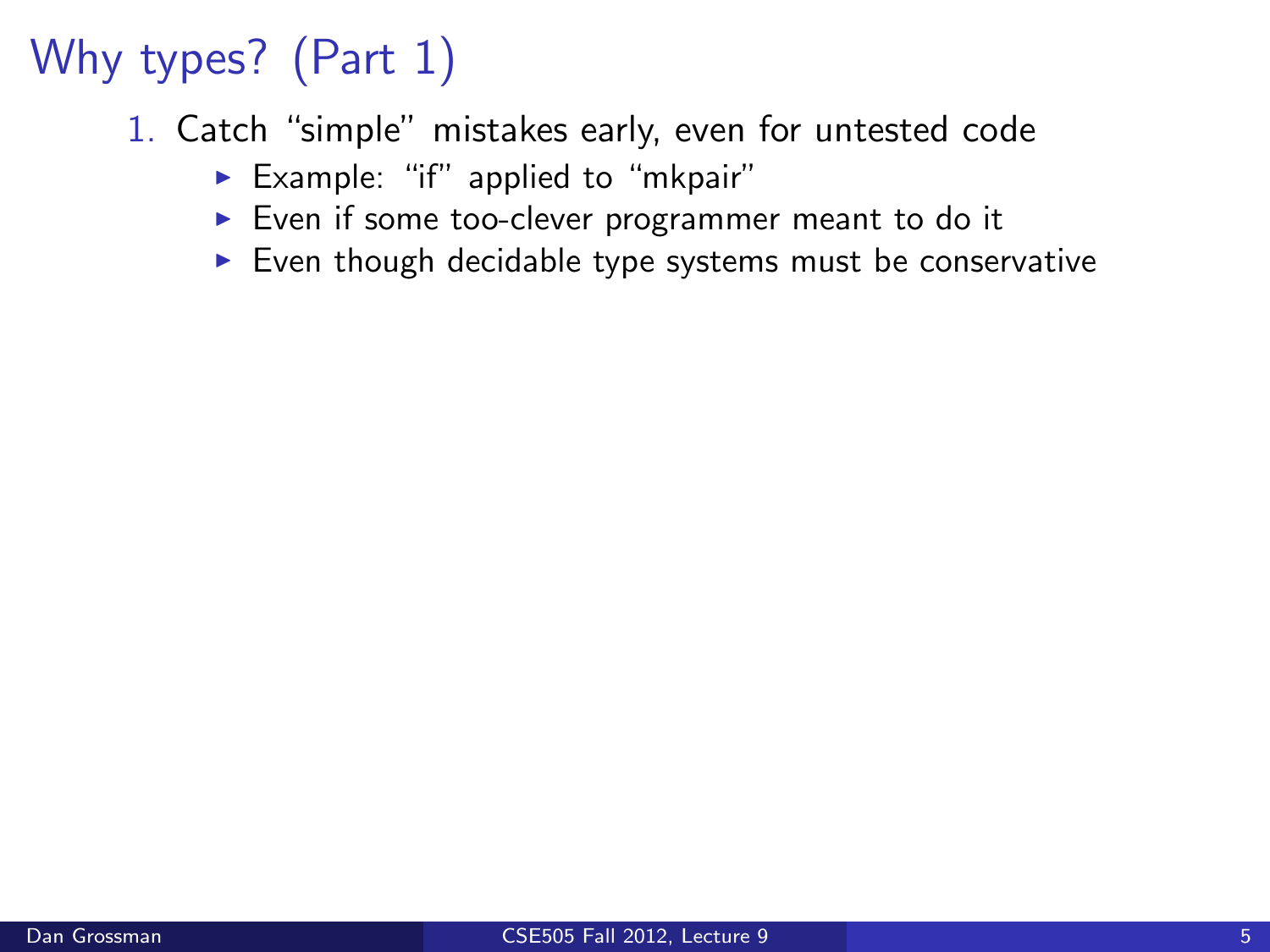- 1. Catch "simple" mistakes early, even for untested code
	- Example: "if" applied to "mkpair"
	- $\triangleright$  Even if some too-clever programmer meant to do it
	- $\blacktriangleright$  Even though decidable type systems must be conservative
- 2. (Safety) Prevent getting stuck (e.g.,  $x v$ )
	- $\blacktriangleright$  Ensure execution never gets to a "meaningless" state
	- $\triangleright$  But "meaningless" depends on the semantics
	- $\triangleright$  Each PL typically makes some things type errors (again being conservative) and others run-time errors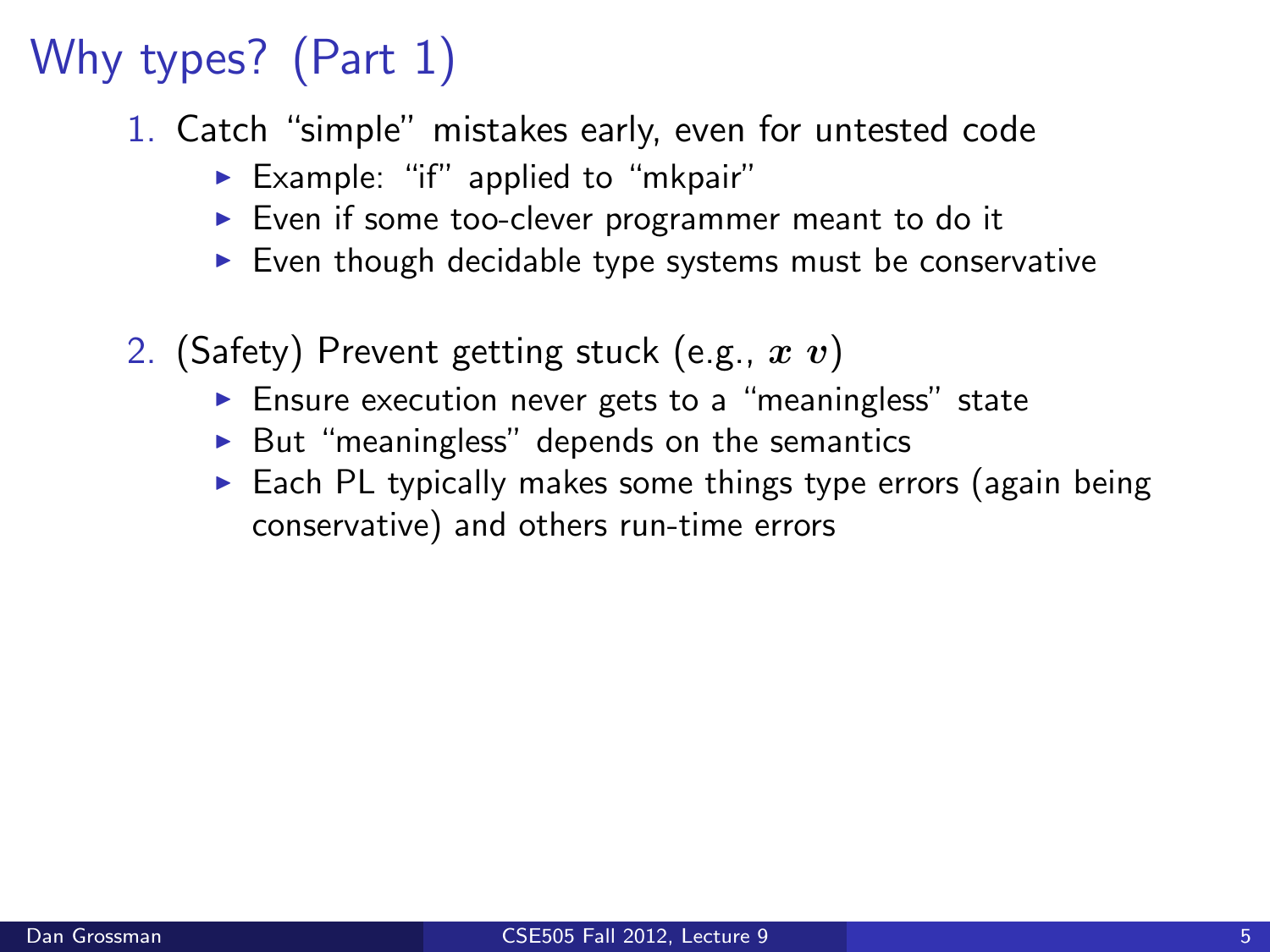- 1. Catch "simple" mistakes early, even for untested code
	- Example: "if" applied to "mkpair"
	- $\triangleright$  Even if some too-clever programmer meant to do it
	- $\blacktriangleright$  Even though decidable type systems must be conservative
- 2. (Safety) Prevent getting stuck (e.g.,  $x v$ )
	- $\blacktriangleright$  Ensure execution never gets to a "meaningless" state
	- $\triangleright$  But "meaningless" depends on the semantics
	- $\triangleright$  Each PL typically makes some things type errors (again being conservative) and others run-time errors
- 3. Enforce encapsulation (an abstract type)
	- $\blacktriangleright$  Clients can't break invariants
	- $\triangleright$  Clients can't assume an implementation
	- $\triangleright$  Requires safety, meaning no "stuck" states that corrupt run-time (e.g.,  $C/C++$ )
	- $\triangleright$  Can enforce encapsulation without static types, but types are a particularly nice way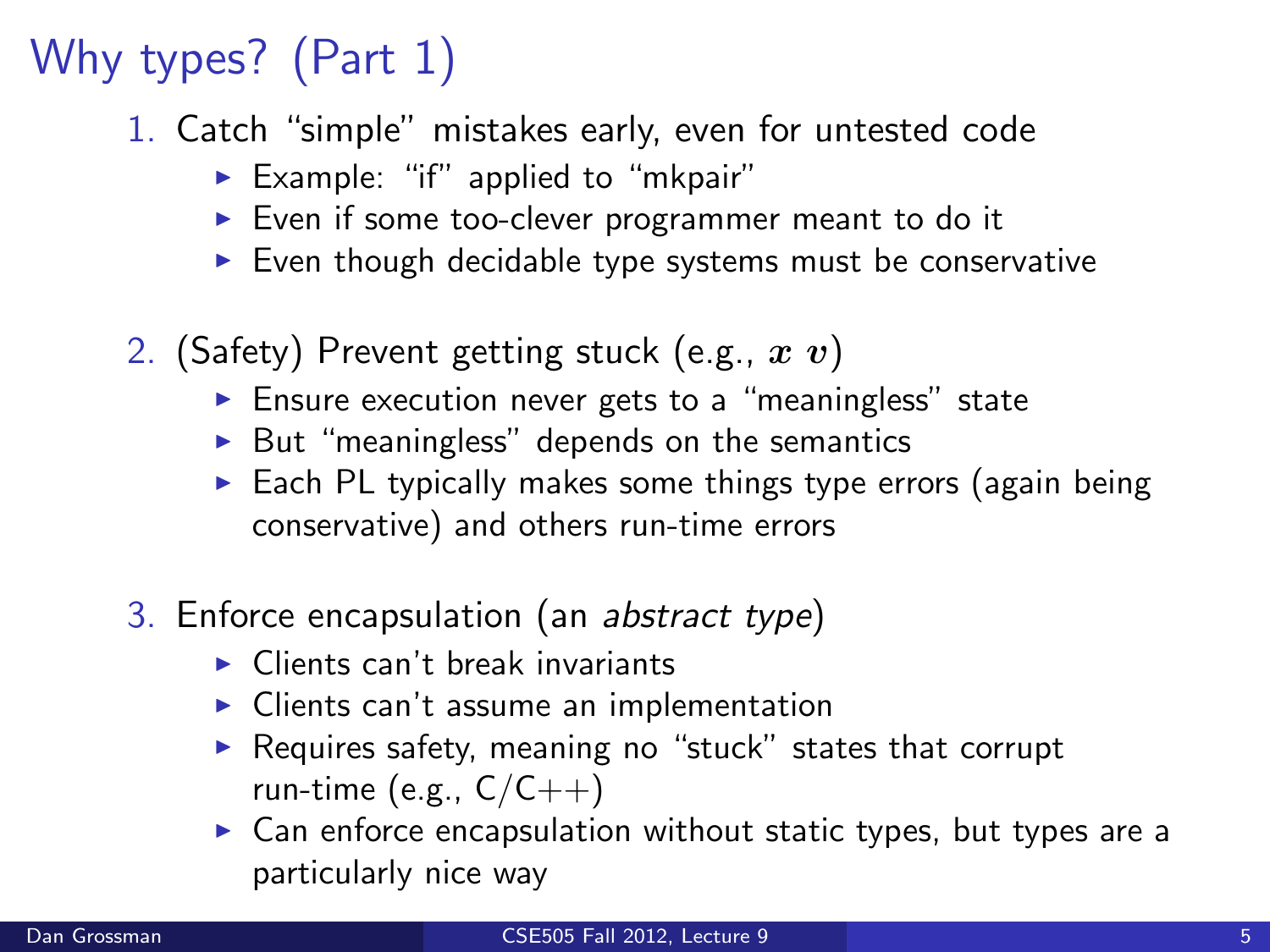- 4. Assuming well-typedness allows faster implementations
	- $\blacktriangleright$  Smaller interfaces enable optimizations
	- $\triangleright$  Don't have to check for impossible states
	- $\triangleright$  Orthogonal to safety (e.g.,  $C/C++$ )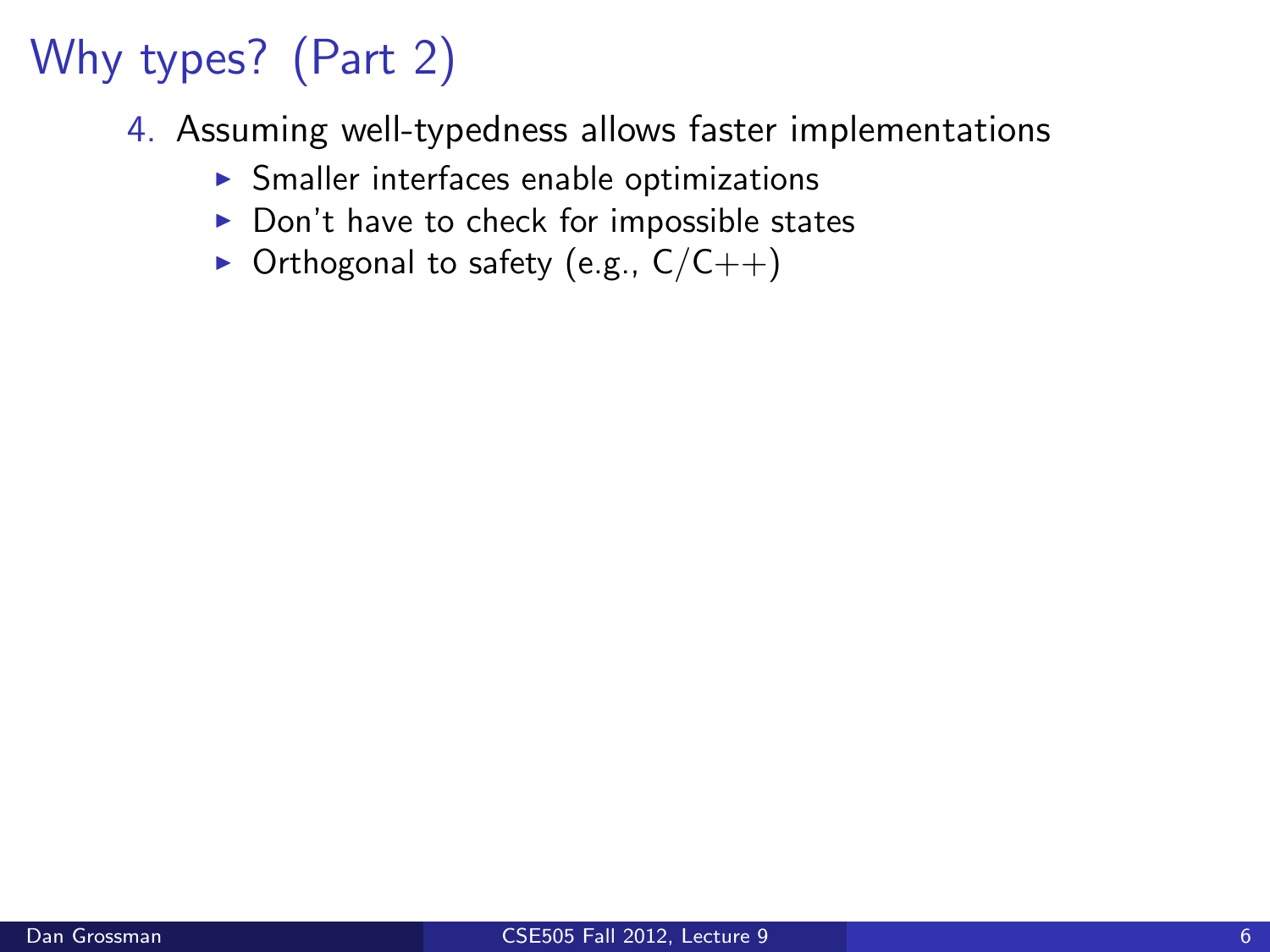- 4. Assuming well-typedness allows faster implementations
	- $\triangleright$  Smaller interfaces enable optimizations
	- $\triangleright$  Don't have to check for impossible states
	- $\triangleright$  Orthogonal to safety (e.g.,  $C/C++$ )
- 5. Syntactic overloading
	- $\blacktriangleright$  Have symbol lookup depend on operands' types
	- $\triangleright$  Only modestly interesting semantically
	- $\blacktriangleright$  Late binding (lookup via *run-time* types) more interesting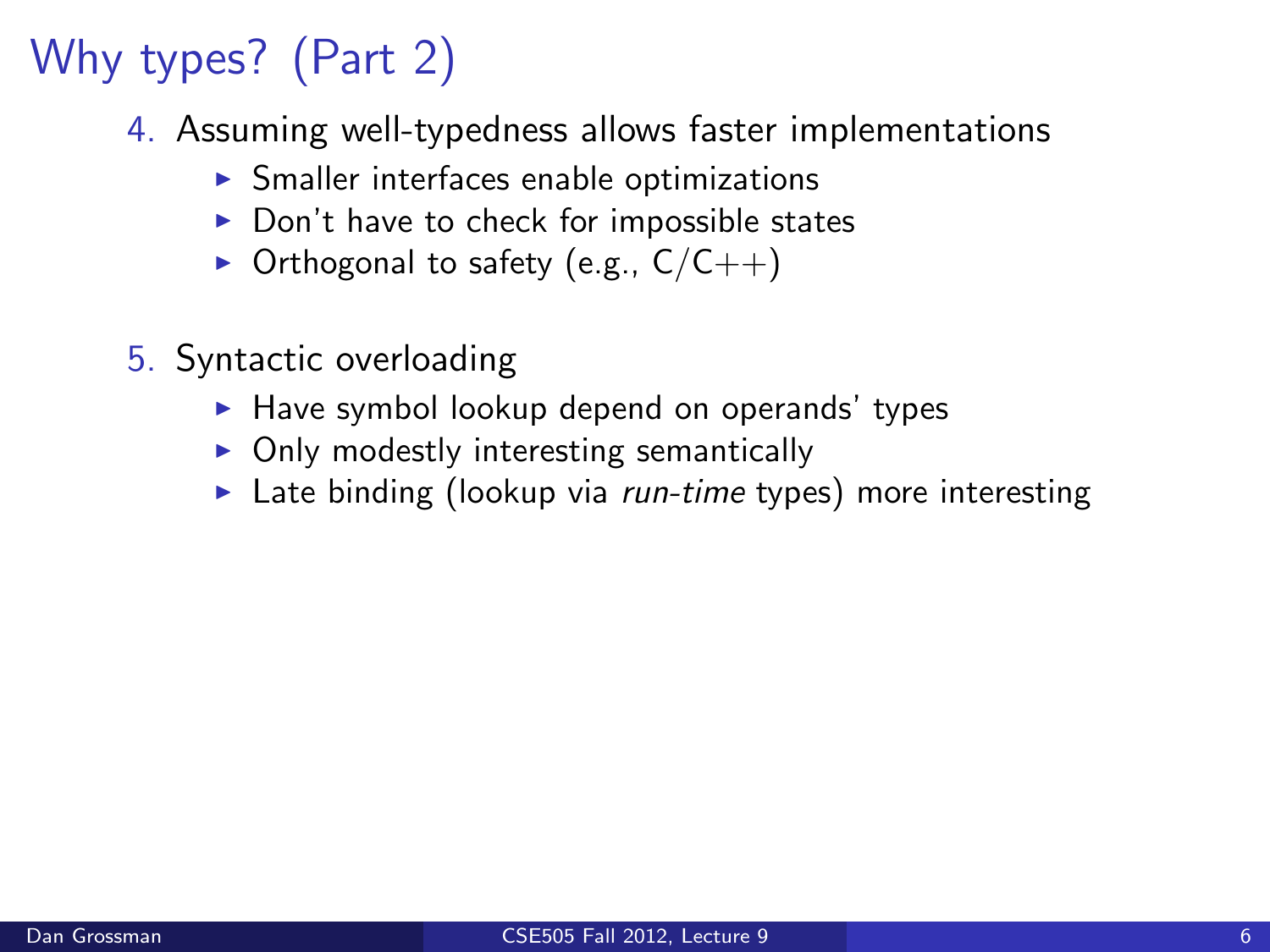- 4. Assuming well-typedness allows faster implementations
	- $\triangleright$  Smaller interfaces enable optimizations
	- $\triangleright$  Don't have to check for impossible states
	- $\triangleright$  Orthogonal to safety (e.g.,  $C/C++$ )
- 5. Syntactic overloading
	- $\blacktriangleright$  Have symbol lookup depend on operands' types
	- $\triangleright$  Only modestly interesting semantically
	- $\blacktriangleright$  Late binding (lookup via *run-time* types) more interesting
- 6. Detect other errors via extensions
	- $\triangleright$  Often via a "type-and-effect" system
	- $\triangleright$  Deep similarities in analyses suggest type systems a good way to think-about/define/prove what you're checking
	- $\triangleright$  Uncaught exceptions, tainted data, non-termination, IO performed, data races, dangling pointers, ...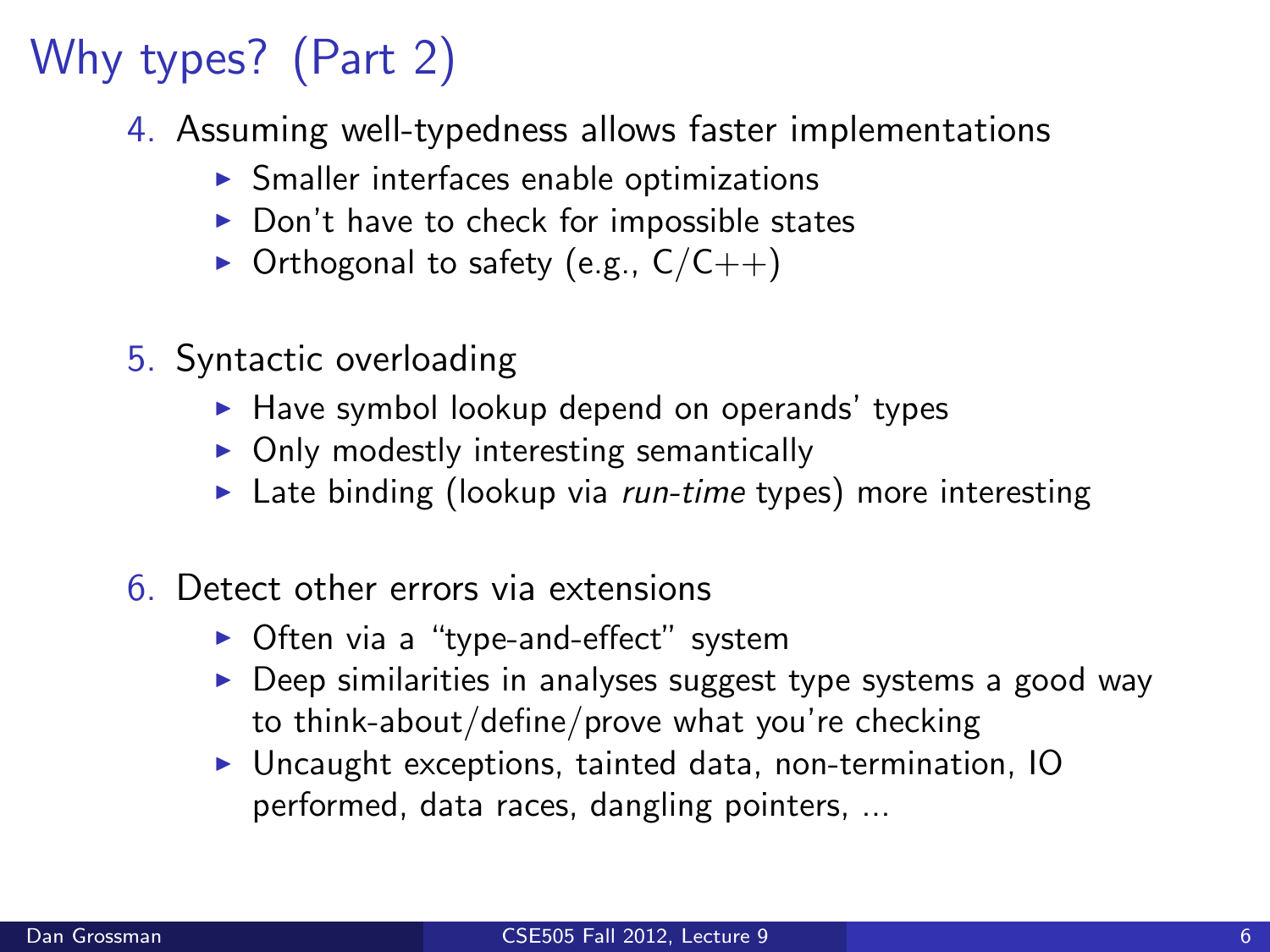- 4. Assuming well-typedness allows faster implementations
	- $\triangleright$  Smaller interfaces enable optimizations
	- $\triangleright$  Don't have to check for impossible states
	- $\triangleright$  Orthogonal to safety (e.g.,  $C/C++$ )
- 5. Syntactic overloading
	- $\blacktriangleright$  Have symbol lookup depend on operands' types
	- $\triangleright$  Only modestly interesting semantically
	- $\blacktriangleright$  Late binding (lookup via *run-time* types) more interesting
- 6. Detect other errors via extensions
	- $\triangleright$  Often via a "type-and-effect" system
	- $\triangleright$  Deep similarities in analyses suggest type systems a good way to think-about/define/prove what you're checking
	- $\triangleright$  Uncaught exceptions, tainted data, non-termination, IO performed, data races, dangling pointers, ...

We'll focus on  $(1)$ ,  $(2)$ , and  $(3)$  and maybe  $(6)$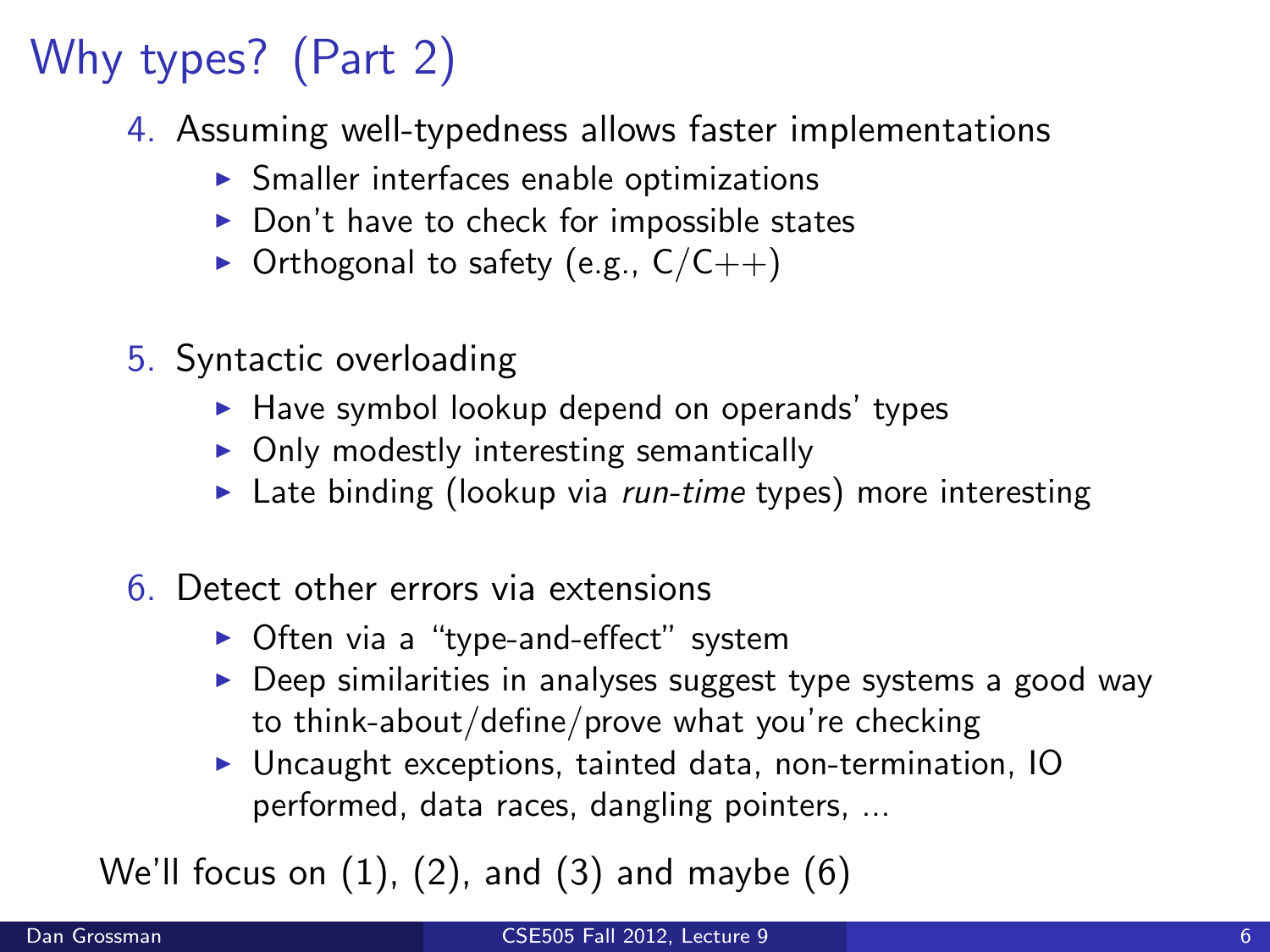#### What is a type system?

Er, uh, you know it when you see it. Some clues:

- $\triangleright$  A decidable (?) judgment for classifying programs
	- E.g.,  $e_1 + e_2$  has type int if  $e_1$ ,  $e_2$  have type int (else no type)
- $\triangleright$  A sound (?) abstraction of computation
	- E.g., if  $e_1 + e_2$  has type int, then evaluation produces an int (with caveats!))
- $\blacktriangleright$  Fairly syntax directed
	- $\triangleright$  Non-example (?): e terminates within 100 steps
- $\triangleright$  Particularly fuzzy distinctions with abstract interpretation
	- $\triangleright$  Often a more natural framework for flow-sensitive properties
	- $\triangleright$  Types often more natural for *higher-order programs*

This is a CS-centric, PL-centric view. Foundational type theory has more rigorous answers

 $\triangleright$  Later lecture: Typed PLs are like proof systems for logics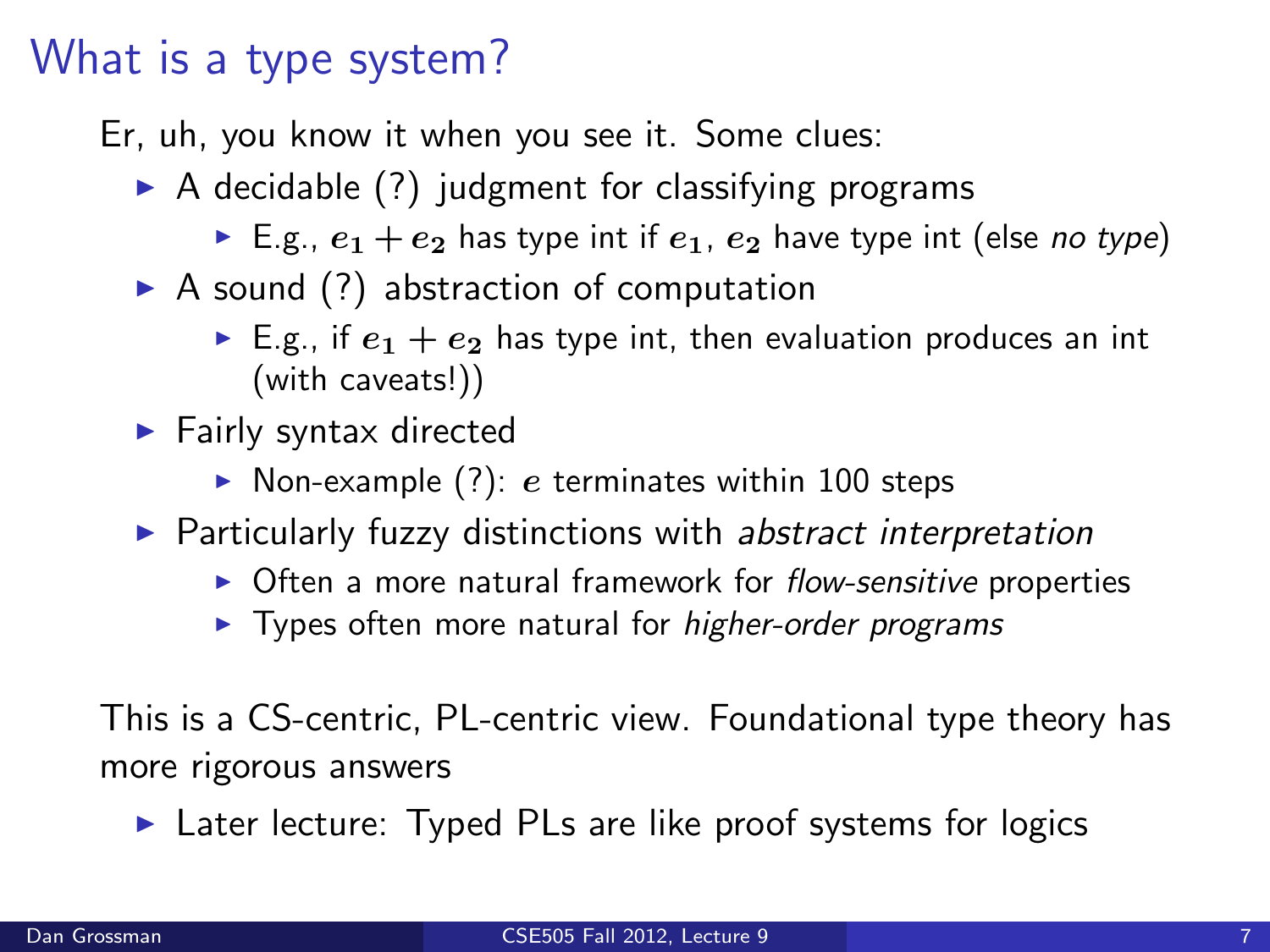## Plan for 3ish weeks

- $\blacktriangleright$  Simply typed  $\lambda$  calculus
- $\blacktriangleright$  (Syntactic) Type Soundness (i.e., safety)
- $\triangleright$  Extensions (pairs, sums, lists, recursion)

Break for the Curry-Howard isomorphism; continuations; midterm

- $\blacktriangleright$  Subtyping
- $\blacktriangleright$  Polymorphic types (generics)
- $\blacktriangleright$  Recursive types
- $\blacktriangleright$  Abstract types
- $\blacktriangleright$  Effect systems

Homework: Adding back mutation Omitted: Type inference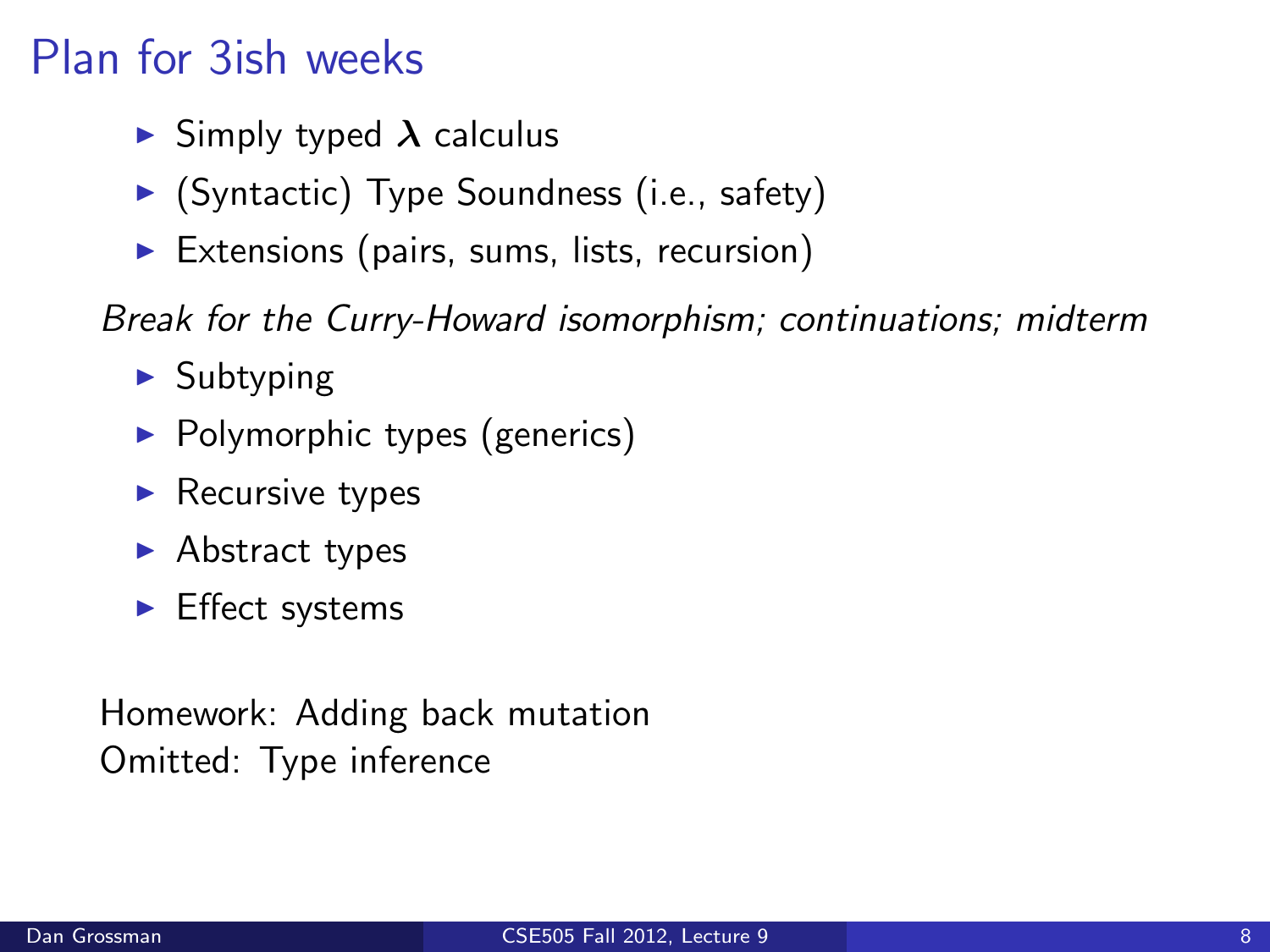#### Adding constants

Enrich the Lambda Calculus with integer constants:

 $\triangleright$  Not stricly necessary, but makes types seem more natural

 $e := \lambda x. e |x| e e |c$  $v := \lambda x. e c$ 

No new operational-semantics rules since constants are values

We could add  $+$  and other *primitives* 

- $\blacktriangleright$  Then we would need new rules (e.g., 3 small-step for  $+)$
- $\blacktriangleright$  Alternately, parameterize "programs" by primitives: λplus. λtimes. ... e
	- $\blacktriangleright$  Like Pervasives in OCaml
	- $\triangleright$  A great way to keep language definitions small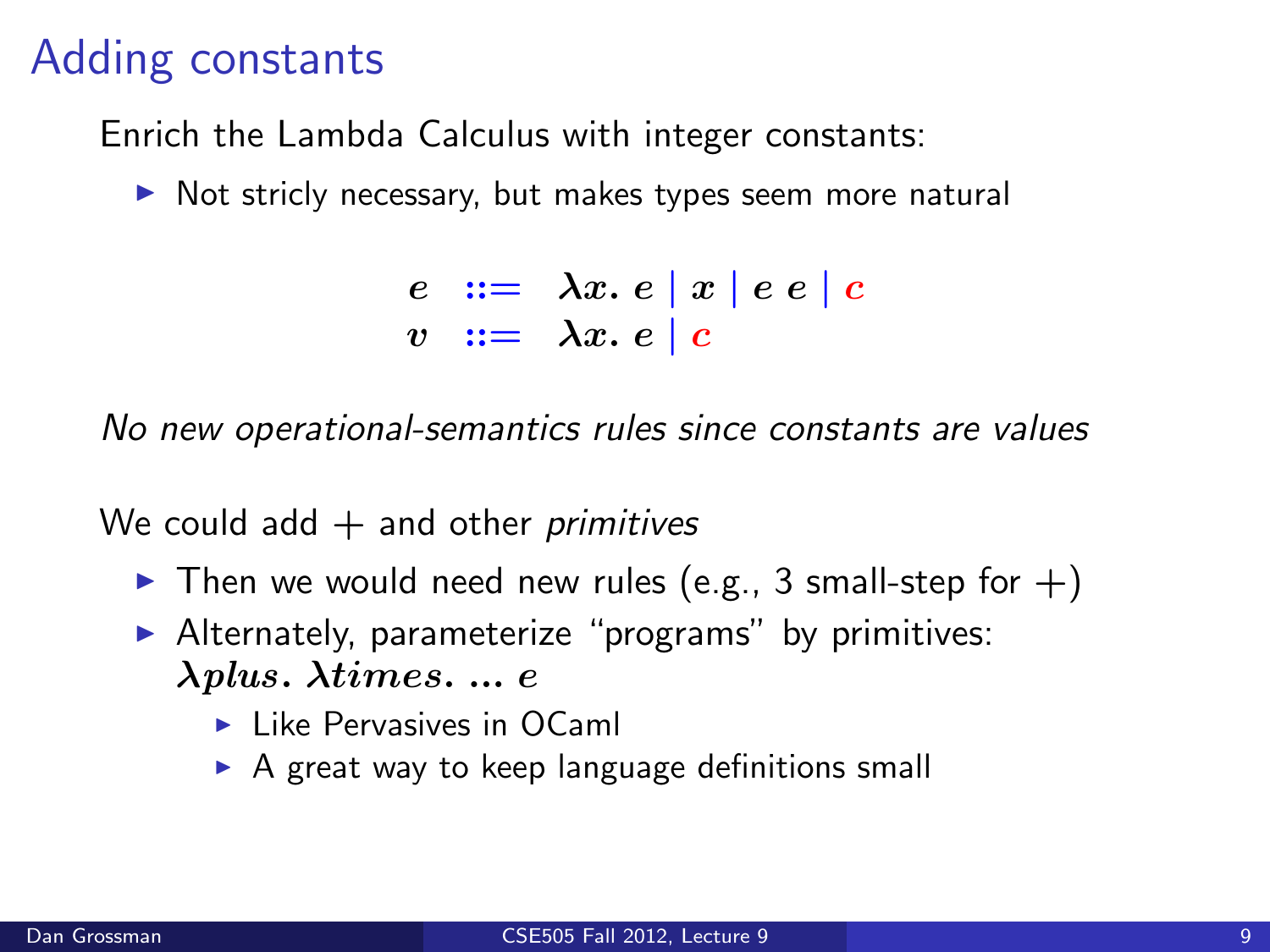#### Stuck

Key issue: can a program "get stuck" (reach a "bad" state)?

- $\blacktriangleright$  Definition: e is stuck if e is not a value and there is no  $e'$ such that  $e \to e'$
- Definition: e can get stuck if there exists an  $e'$  such that  $e \rightarrow^* e'$  and  $e'$  is stuck
	- In a deterministic language,  $e$  "gets stuck"

Most people don't appreciate that stuckness depends on the operational semantics

Inherent given the definitions above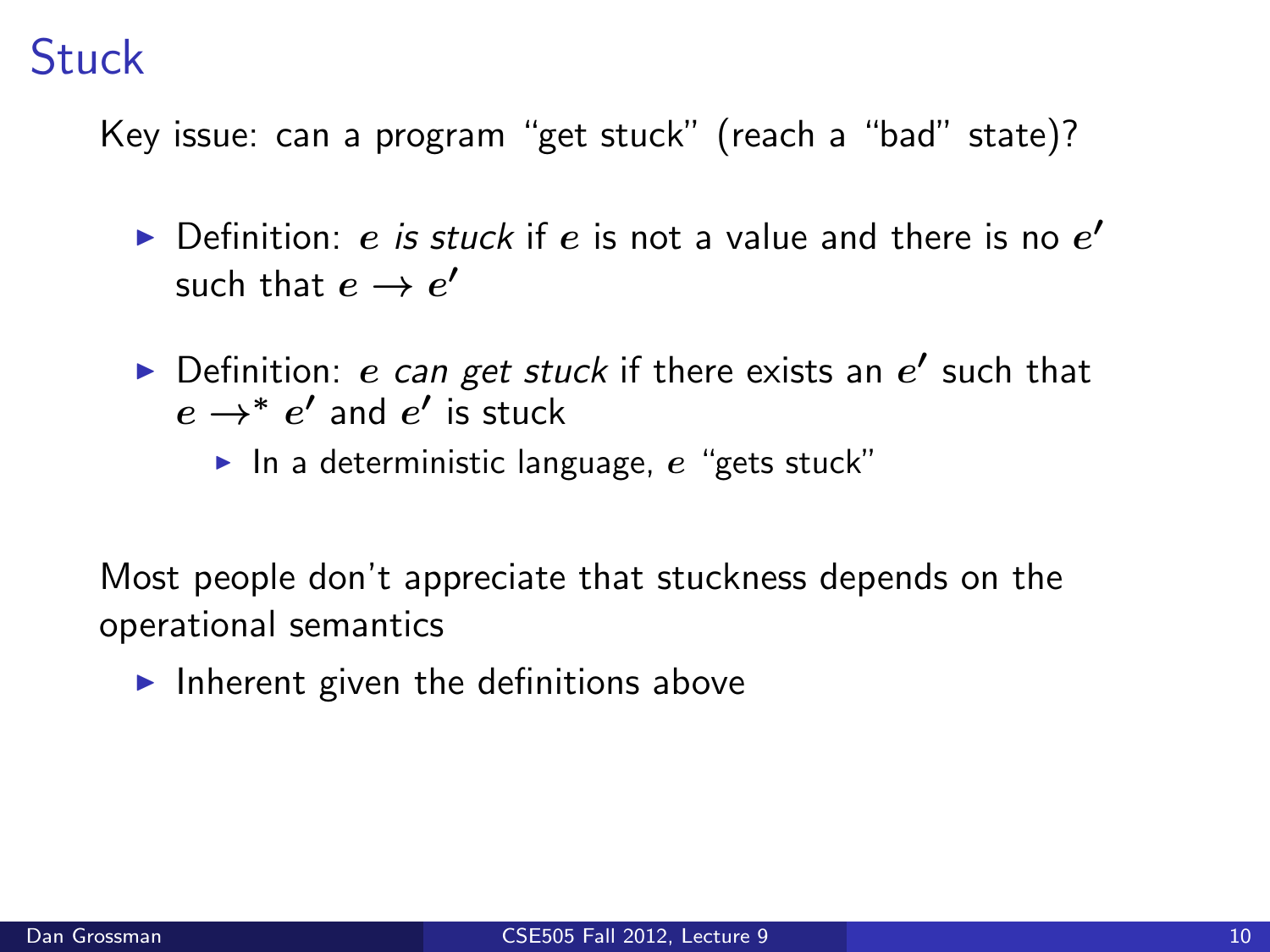#### What's stuck?

Given our language, what are the set of stuck expressions?

 $\triangleright$  Note: Explicitly defining the stuck states is unusual

$$
e ::= \lambda x. e \mid x \mid e e \mid c
$$
  
\n
$$
v ::= \lambda x. e \mid c
$$
  
\n
$$
\overline{(\lambda x. e) v \rightarrow e[v/x]} = \frac{e_1 \rightarrow e'_1}{e_1 e_2 \rightarrow e'_1 e_2} = \frac{e_2 \rightarrow e'_2}{v e_2 \rightarrow v e'_2}
$$

(Hint: The full set is recursively defined.)

$$
S ::=
$$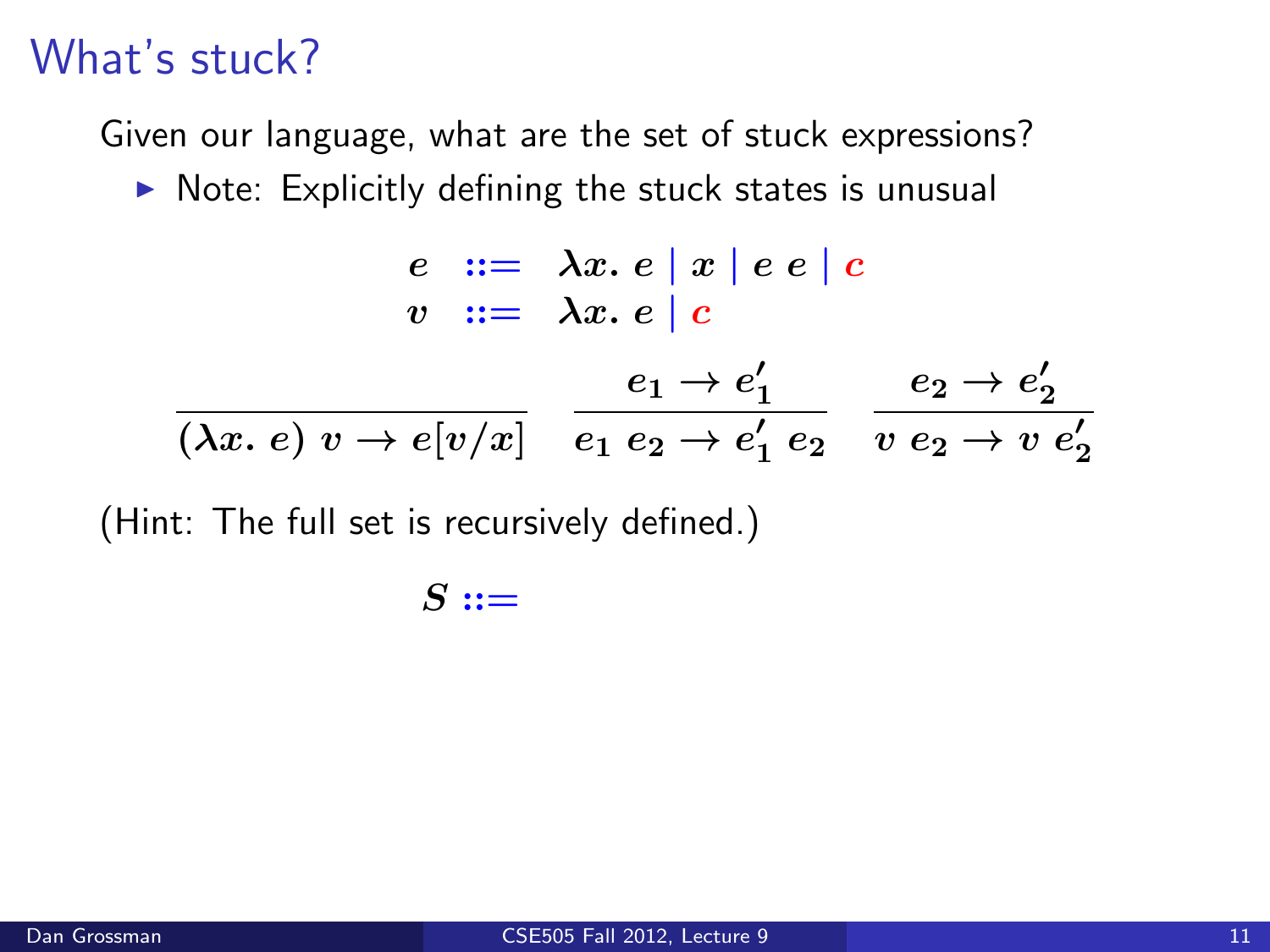#### What's stuck?

Given our language, what are the set of stuck expressions?

 $\triangleright$  Note: Explicitly defining the stuck states is unusual

$$
e ::= \lambda x. e \mid x \mid e e \mid c
$$
  
\n
$$
v ::= \lambda x. e \mid c
$$
  
\n
$$
\overline{(\lambda x. e) v \rightarrow e[v/x]} = \frac{e_1 \rightarrow e'_1}{e_1 e_2 \rightarrow e'_1 e_2} = \frac{e_2 \rightarrow e'_2}{v e_2 \rightarrow v e'_2}
$$

(Hint: The full set is recursively defined.)

$$
S ::= x \mid c v \mid S e \mid v S
$$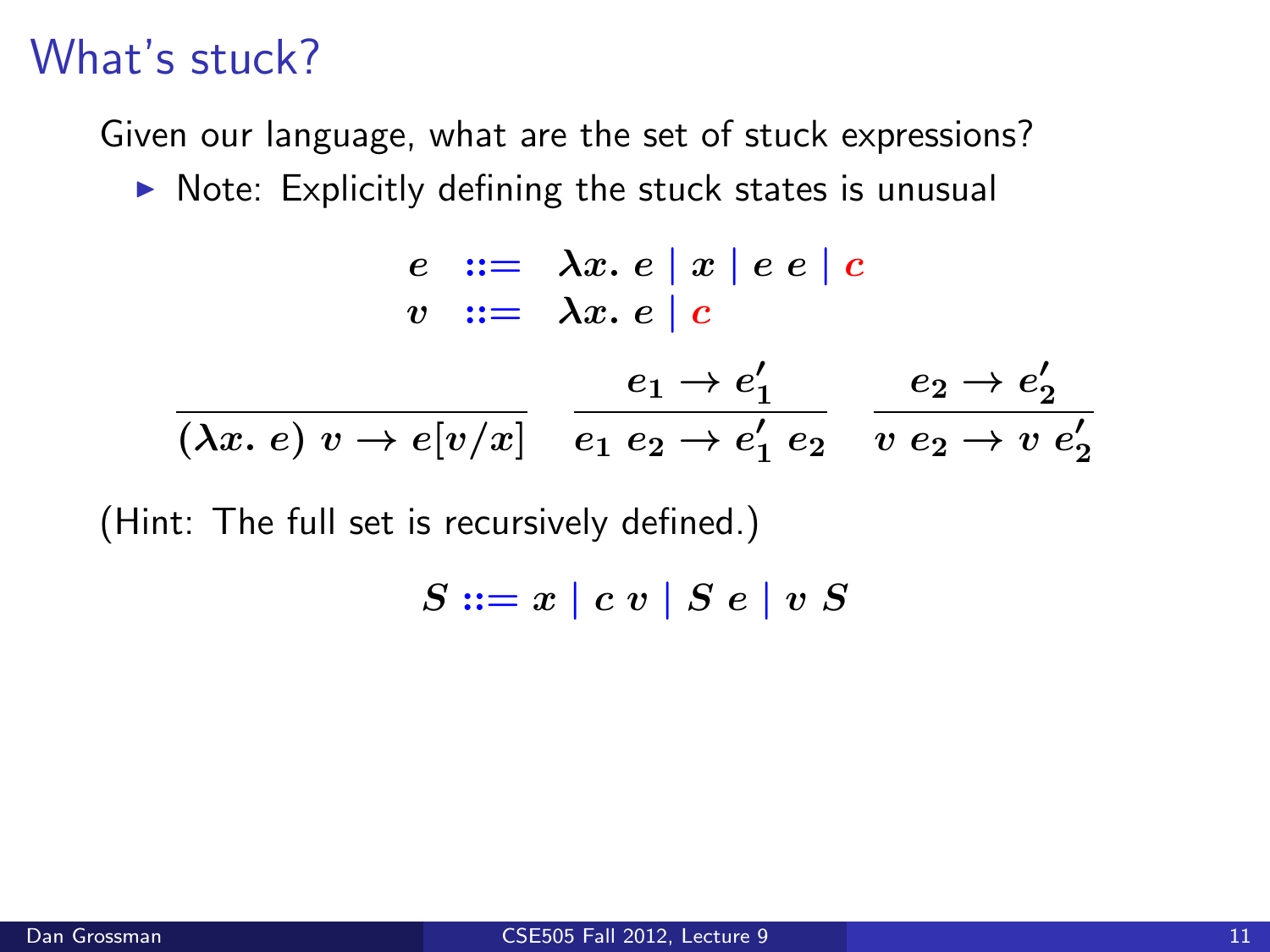#### What's stuck?

Given our language, what are the set of stuck expressions?

 $\triangleright$  Note: Explicitly defining the stuck states is unusual

$$
e ::= \lambda x. e \mid x \mid e e \mid c
$$
  
\n
$$
v ::= \lambda x. e \mid c
$$
  
\n
$$
e_1 \rightarrow e'_1
$$
  
\n
$$
\overline{(\lambda x. e) v \rightarrow e[v/x]}
$$
  
\n
$$
\overline{e_1 e_2 \rightarrow e'_1 e_2}
$$
  
\n
$$
\overline{v e_2 \rightarrow v e'_2}
$$

(Hint: The full set is recursively defined.)

$$
S ::= x \mid c v \mid S e \mid v S
$$

Note: Can have fewer stuck states if we add more rules

- $\blacktriangleright$  Example: Javascript
- $\blacktriangleright$  Example:  $c v \rightarrow v$

In unsafe languages, stuck states can set the computer on fire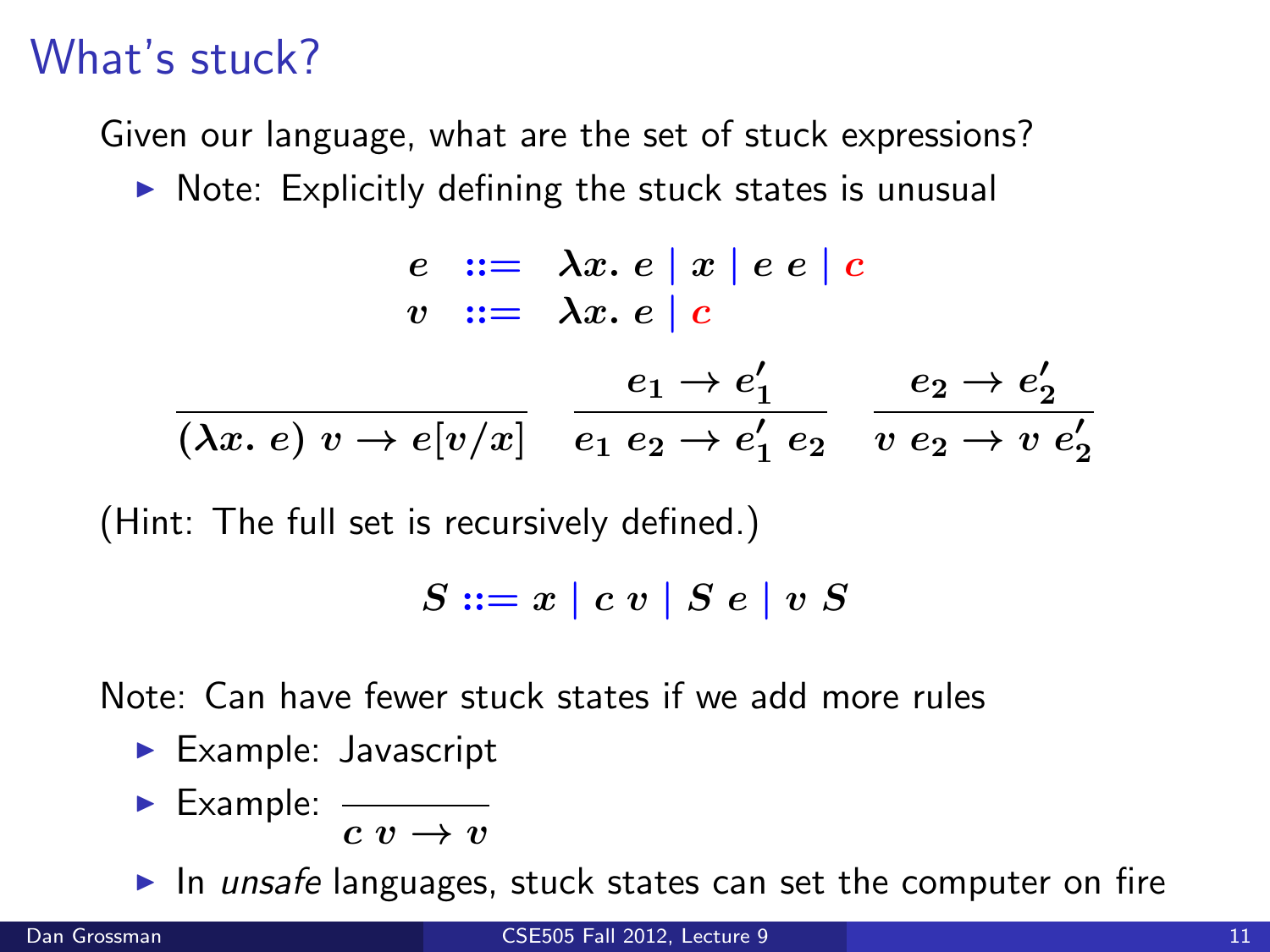### Soundness and Completeness

- A type system is a judgment for classifying programs
	- $\triangleright$  "accepts" a program if some complete derivation gives it a type, else "rejects"
- A sound type system never accepts a program that can get stuck
	- $\blacktriangleright$  No false negatives
- A complete type system never rejects a program that can't get stuck
	- $\blacktriangleright$  No false positives
- It is typically *undecidable* whether a stuck state can be reachable
	- $\triangleright$  Corollary: If we want an algorithm for deciding if a type system accepts a program, then the type system cannot be sound and complete
	- ▶ We'll choose soundness, try to reduce false positives in practice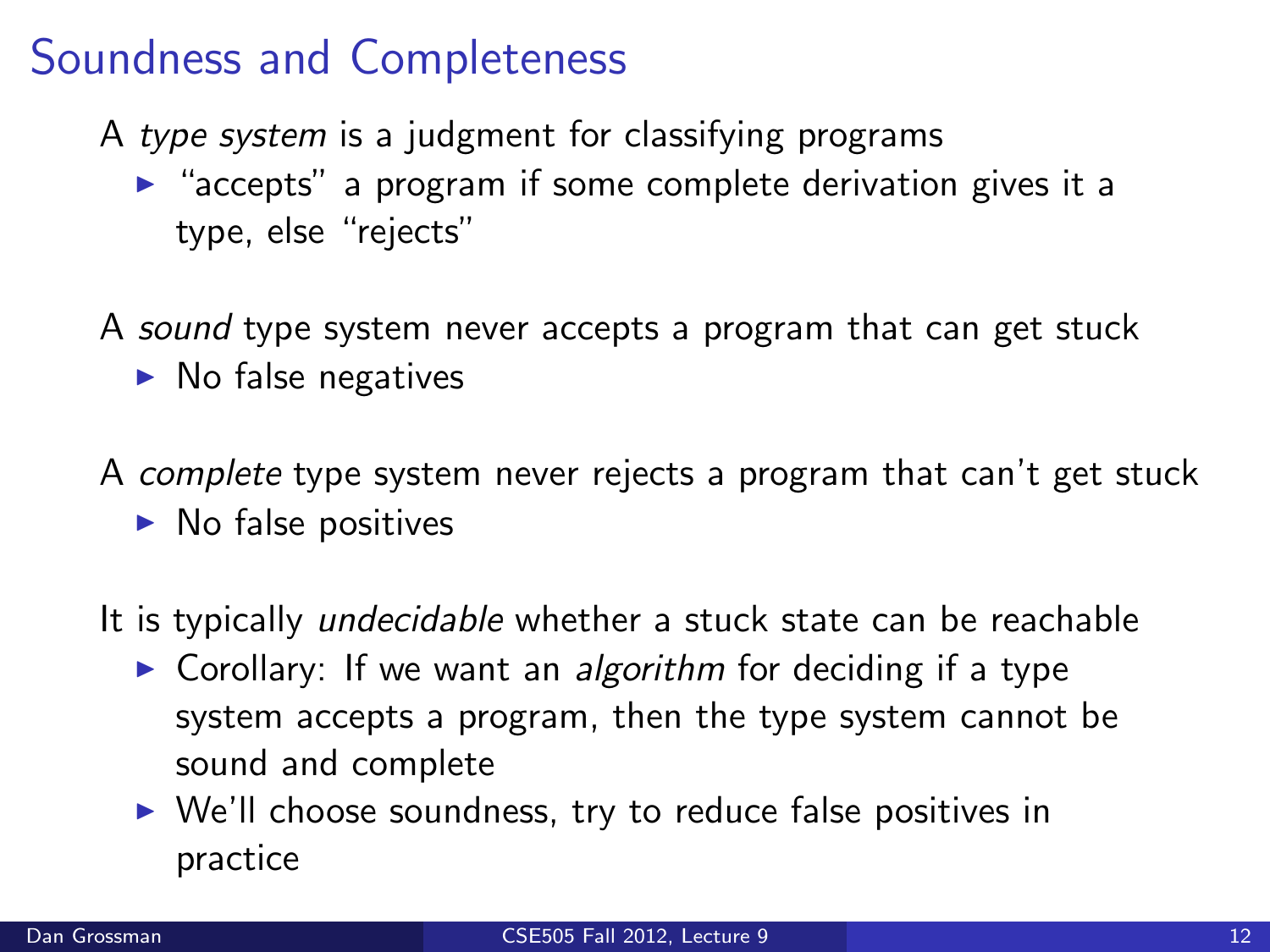Wrong Attempt

 $\tau$  ::= int | fn

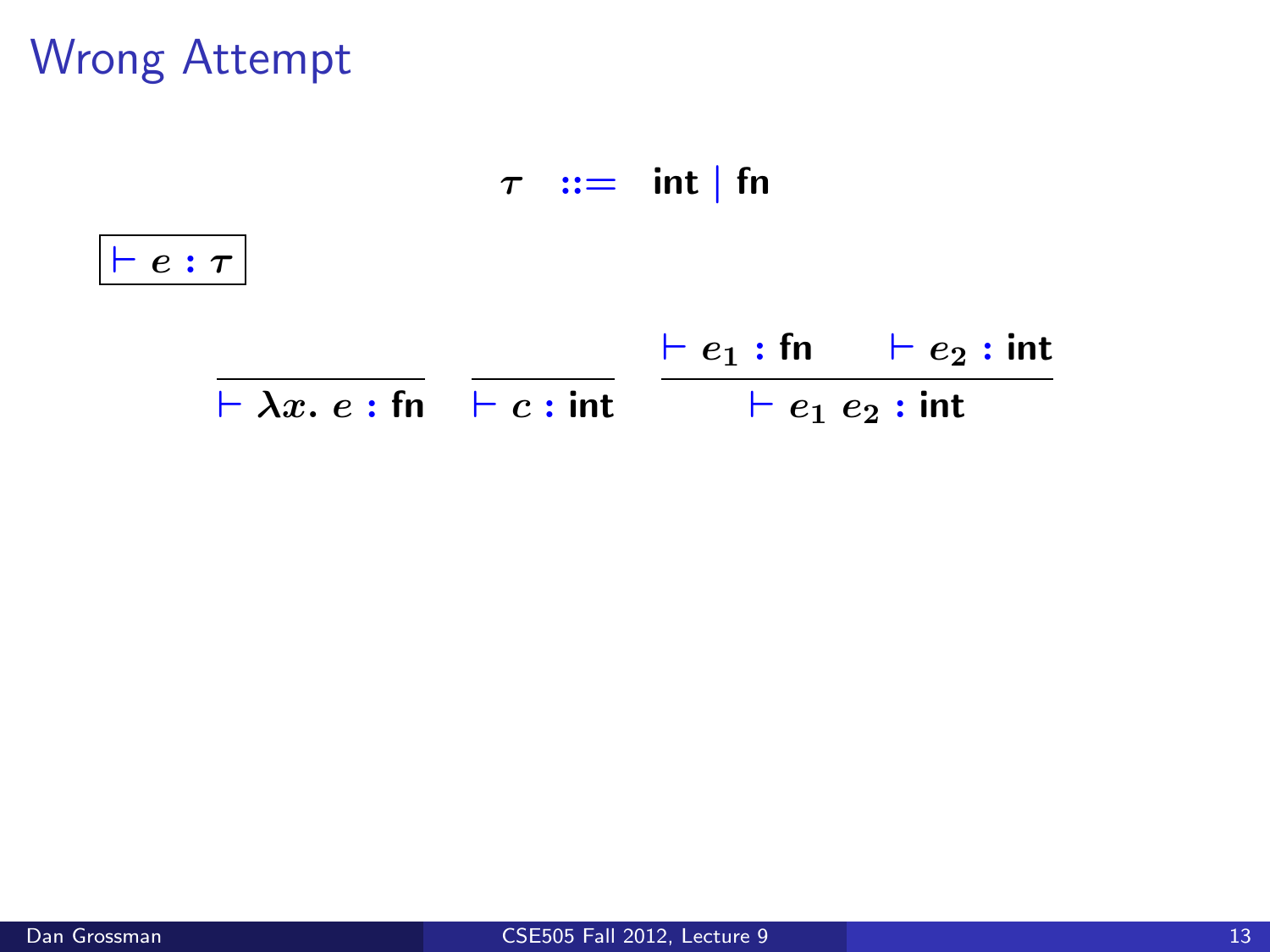## Wrong Attempt

 $\tau$  :  $=$  int | fn



- 1. NO: can get stuck, e.g.,  $(\lambda x. y)$  3
- 2. NO: too restrictive, e.g.,  $(\lambda x. x 3) (\lambda y. y)$
- 3. NO: types not preserved, e.g.,  $(\lambda x. \lambda y. y)$  3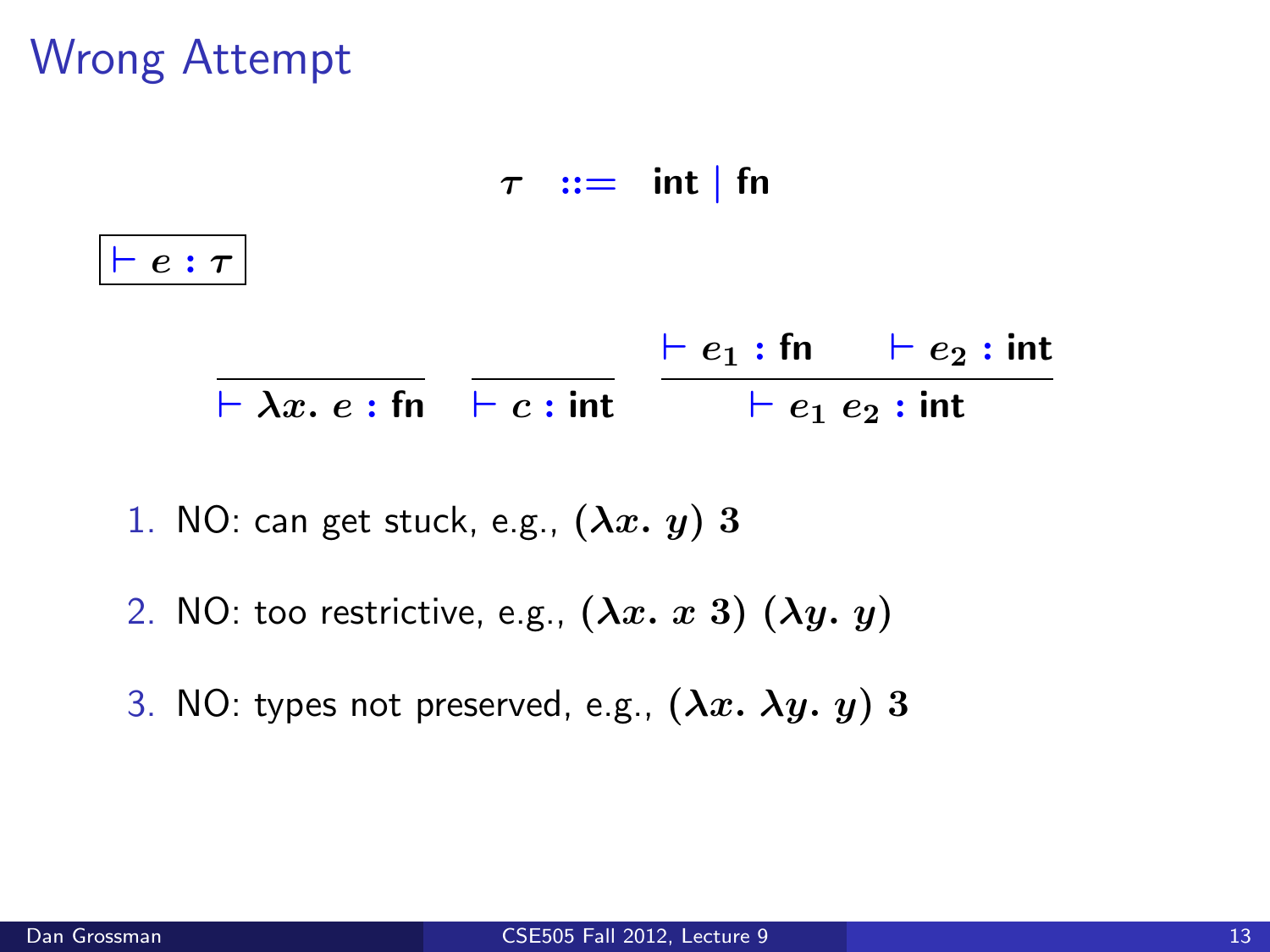## Getting it right

1. Need to type-check function bodies, which have free variables

2. Need to classify functions using argument and result types

For (1):  $\Gamma ::= \cdot | \Gamma, x : \tau$  and  $\Gamma \vdash e : \tau$ 

 $\triangleright$  Require whole program to type-check under empty context  $\cdot$ 

For (2):  $\tau ::= \text{int} | \tau \rightarrow \tau$ 

 $\blacktriangleright$  An infinite number of types:  $\mathsf{int} \to \mathsf{int}$ ,  $(\mathsf{int} \to \mathsf{int}) \to \mathsf{int}$ ,  $\mathsf{int} \to (\mathsf{int} \to \mathsf{int})$ , ...

Concrete syntax note:  $\rightarrow$  is right-associative, so  $\tau_1 \rightarrow \tau_2 \rightarrow \tau_3$  is  $\tau_1 \rightarrow (\tau_2 \rightarrow \tau_3)$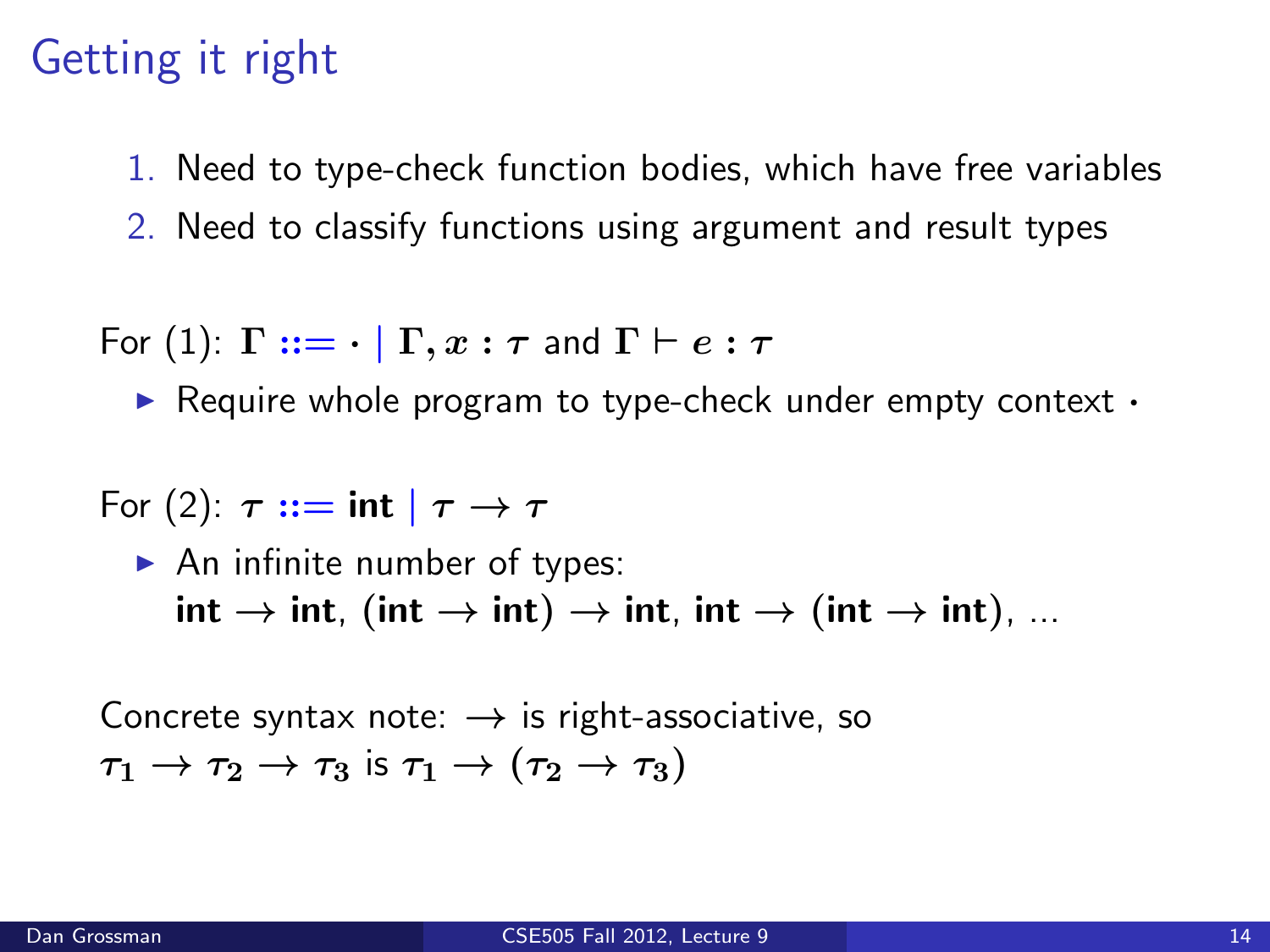## STLC Type System



The *function-introduction* rule is the interesting one...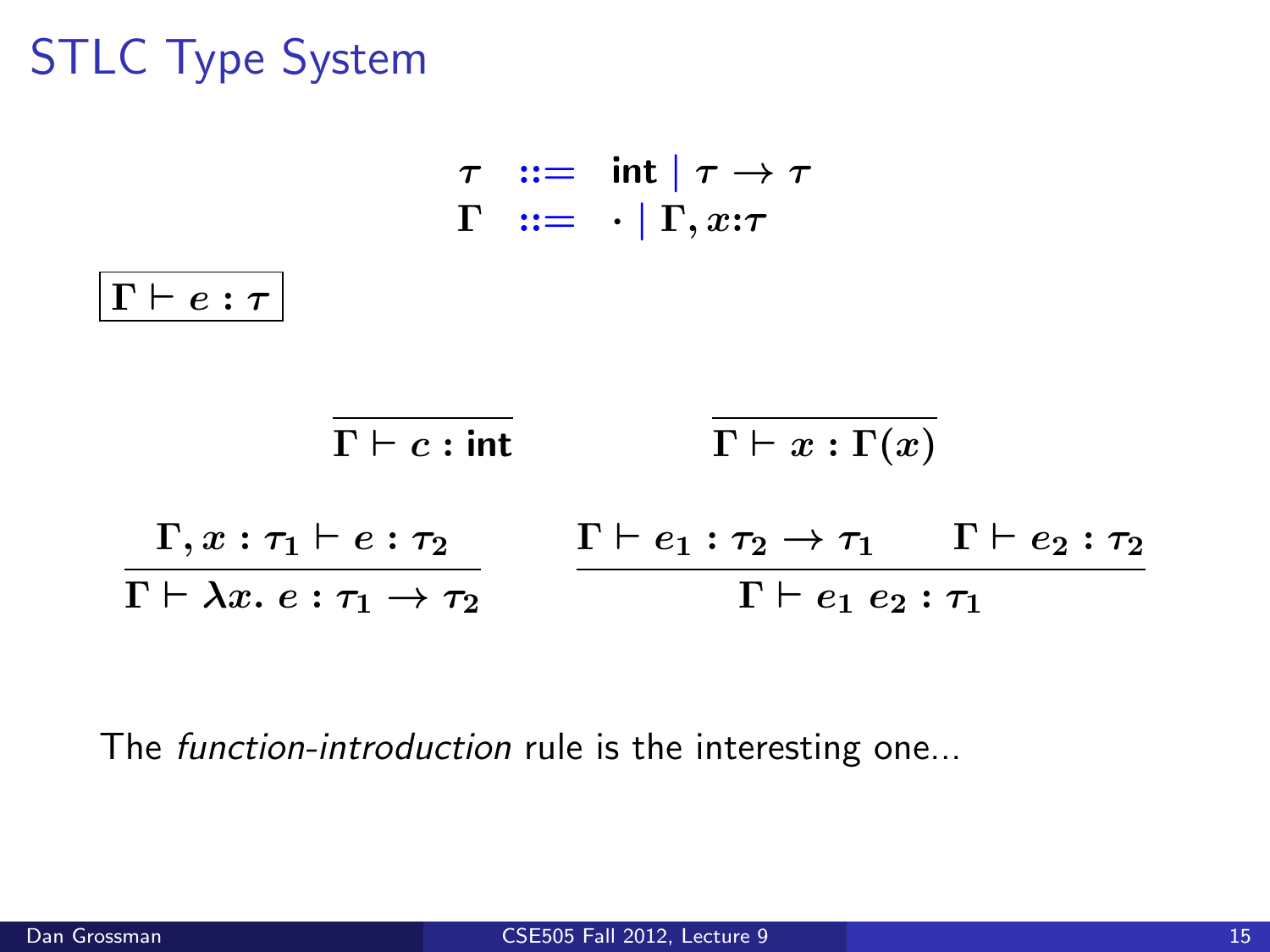#### A closer look

$$
\frac{\Gamma, x : \tau_1 \vdash e : \tau_2}{\Gamma \vdash \lambda x. \ e : \tau_1 \rightarrow \tau_2}
$$

Where did  $\tau_1$  come from?

- ▶ Our rule "inferred" or "guessed" it
- $\blacktriangleright$  To be syntax directed, change  $\lambda x. e$  to  $\lambda x : \tau. e$ and use that  $\tau$

Can think of "adding x" as shadowing or requiring  $x \notin \text{Dom}(\Gamma)$ 

 $\triangleright$  Systematic renaming ( $\alpha$ -conversion) ensures  $x \notin \text{Dom}(\Gamma)$  is not a problem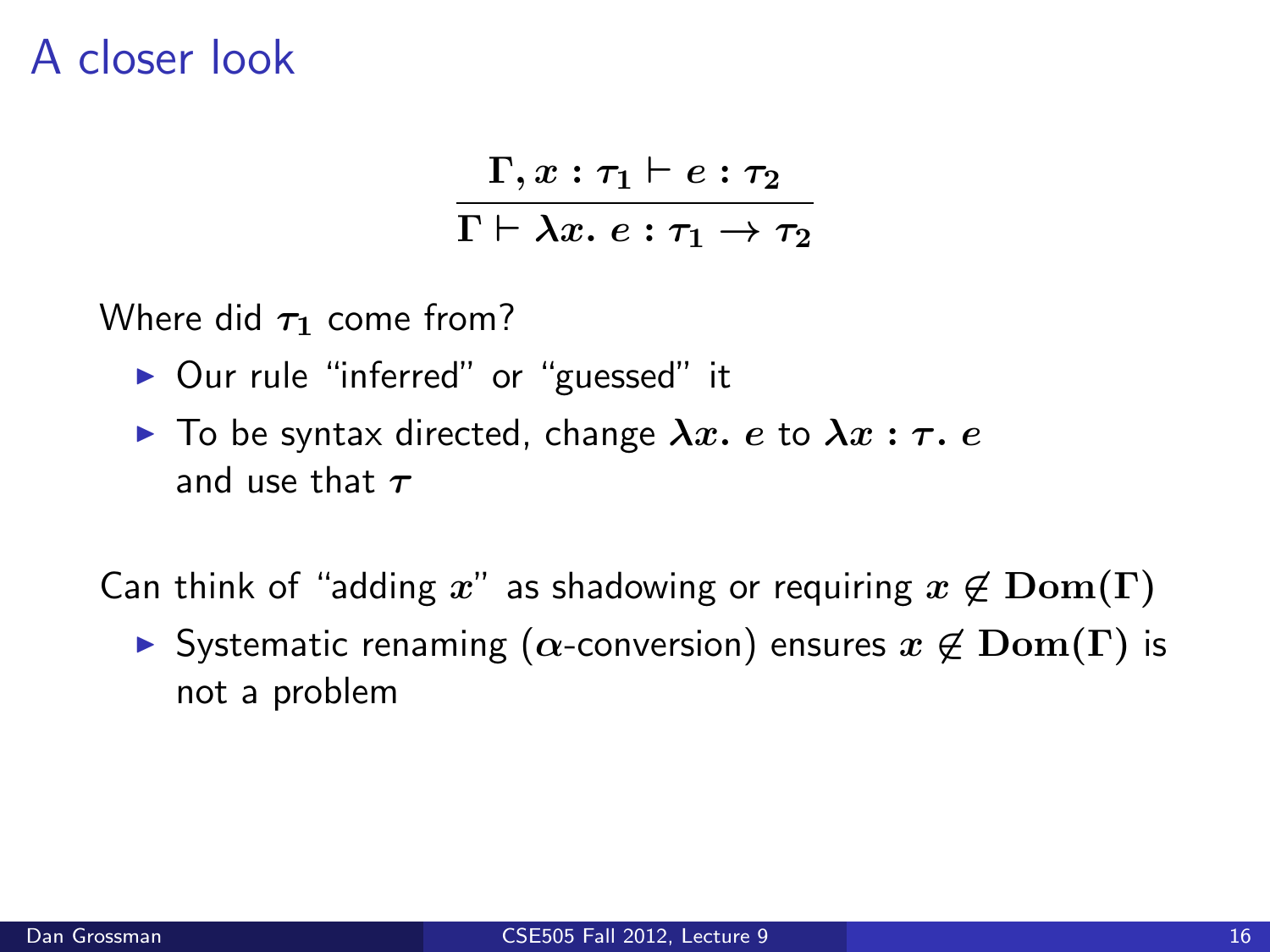#### A closer look

$$
\frac{\Gamma, x : \tau_1 \vdash e : \tau_2}{\Gamma \vdash \lambda x. e : \tau_1 \rightarrow \tau_2}
$$

Is our type system too restrictive?

- $\blacktriangleright$  That's a matter of opinion
- $\triangleright$  But it does reject programs that don't get stuck

Example:  $(\lambda x. (x (\lambda y. y)) (x 3)) \lambda z. z$ 

- $\triangleright$  Does not get stuck: Evaluates to 3
- $\blacktriangleright$  Does not type-check:
	- **Fi** There is no  $\tau_1, \tau_2$  such that  $x : \tau_1 \vdash (x (\lambda y. y)) (x 3) : \tau_2$ because you have to pick one type for  $x$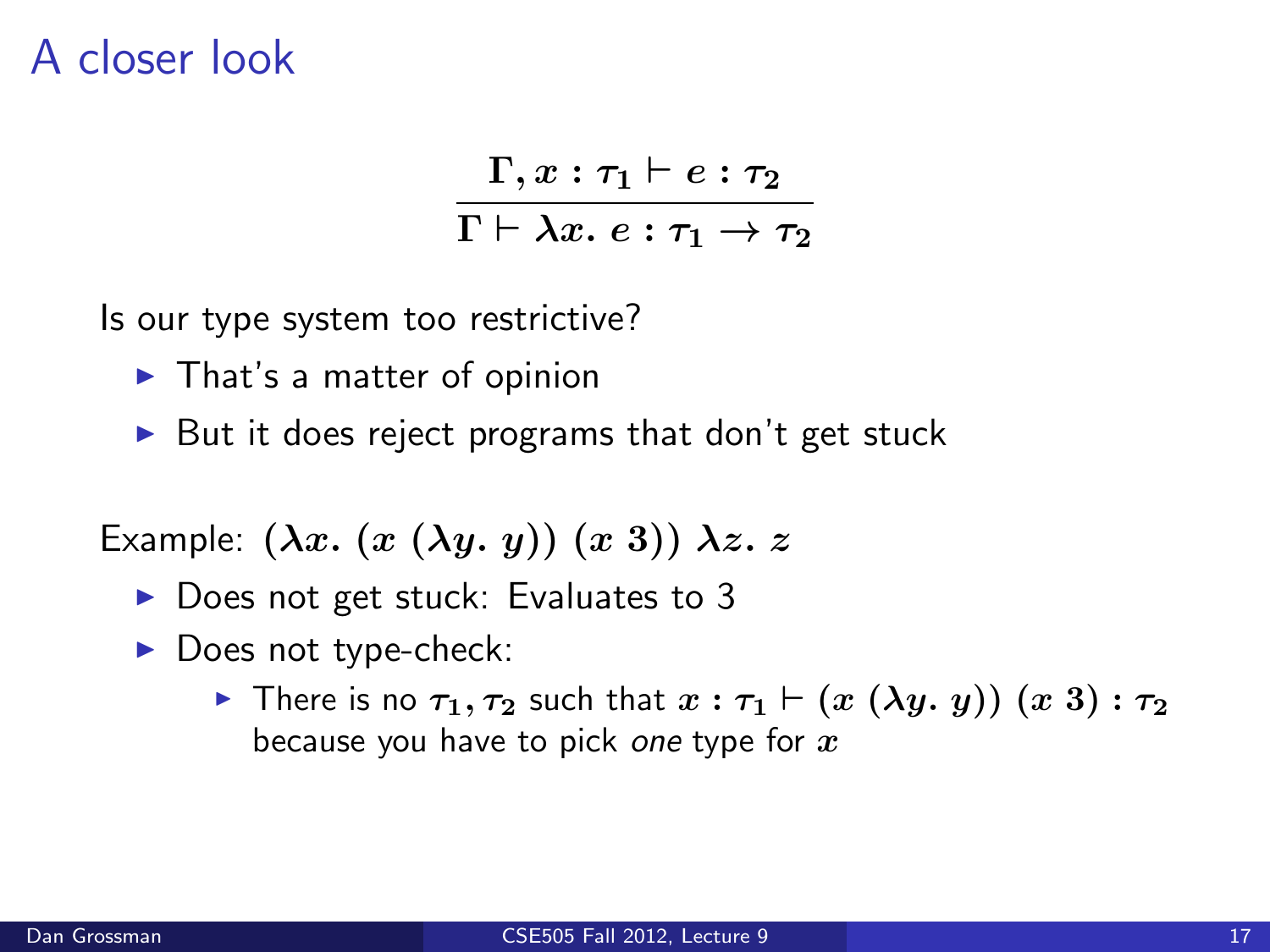#### Always restrictive

Whether or not a program "gets stuck" is undecidable:

If e has no constants or free variables, then  $e(3 4)$  or  $e(x)$ gets stuck if and only if  $e$  terminates (cf. the halting problem)

Old conclusion: "Strong types for weak minds"

 $\triangleright$  Need a back door (unchecked casts)

Modern conclusion: Unsafe constructs almost never worth the risk

- $\triangleright$  Make "false positives" (rejecting safe program) rare enough
	- $\blacktriangleright$  Have compile-time resources for "fancy" type systems
- $\triangleright$  Make workarounds for false positives convenient enough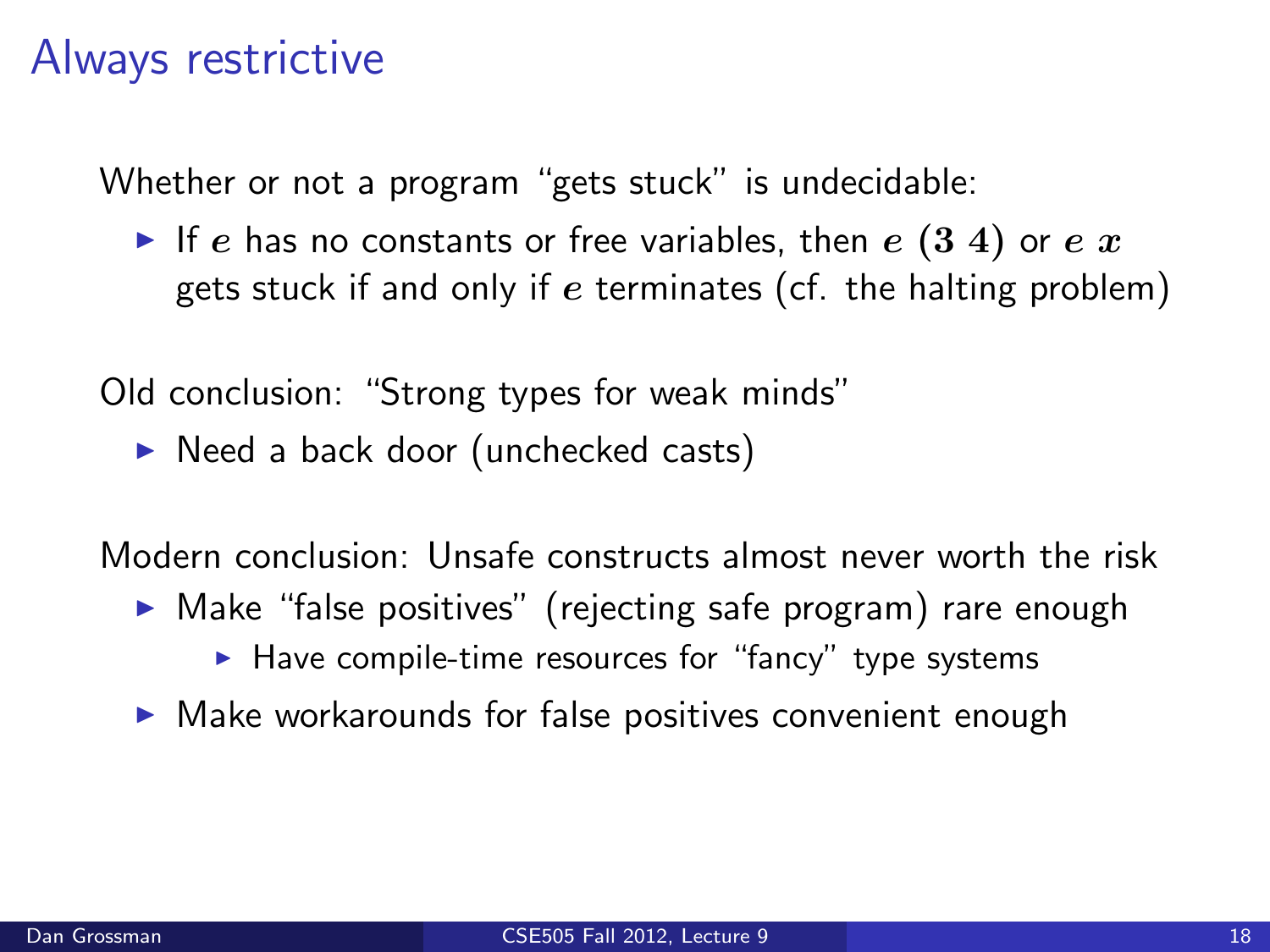## How does STLC measure up?

So far, STLC is sound:

- As language dictators, we decided  $c$  v and undefined variables were "bad" meaning neither values nor reducible
- $\triangleright$  Our type system is a conservative checker that an expression will never get stuck

But STLC is far too restrictive:

- In practice, just too often that it prevents safe and natural code reuse
- $\triangleright$  More fundamentally, it's not even Turing-complete
	- $\triangleright$  Turns out all (well-typed) programs terminate
	- $\triangleright$  A good-to-know and useful property, but inappropriate for a general-purpose PL
	- $\triangleright$  That's okay: We will add more constructs and typing rules